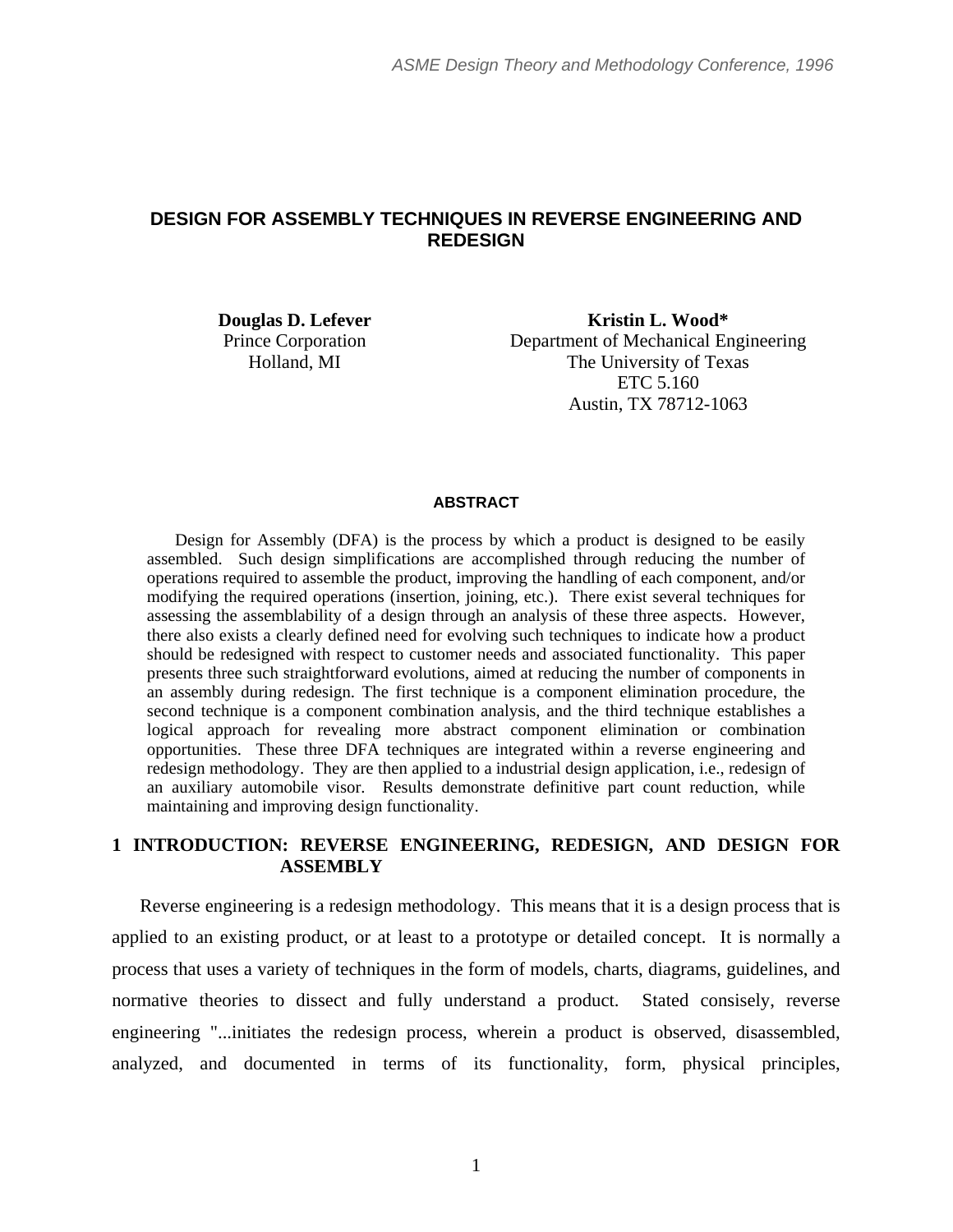manufacturability, and assemblability. The intent of this process step is to fully understand and represent the current instantiation of a product (Otto and Wood, 1996). "

Although reverse engineering is most widely used for redesign purposes, it can be used for other reasons as well. There exists at least five possible motivations behind reverse engineering a product: (1) benchmarking, (2) critical study and evaluation of a competitor's product, (3) quality improvements, (4) cost reduction, and (5) basic product/technology knowledge. Within this context, there can exist sub-design processes and methods that focus on a specific aspect of the design. Highly popular examples of these are Design for Manufacturing (DFM) and Design for Assembly (DFA).

# **Design for Assembly**

Design for Manufacturability and Design for Assembly can be considered sub-design processes. They are techniques that focus on specific issues (manufacturability and assemblability) within a design. In recent years, design for manufacturability (DFM) have drawn a lot of attention. Companies have invested a great deal of effort and resources into new manufacturing techniques like gas-assisted injection molding, powder metallurgy, and laser beam machining (Kalpakijia, 1992). DFM software packages such as Computer-Aided Process Planning (CAPP) (Kalpakijia, 1992) have provided engineers with tools during the design stages (Ullman, 1992; Dixon and Poli, 1995; Ulrich and Eppinger, 1994; Ettlie and Bridges, 1990).

Assembly techniques have also received some focus. However, even though assembly typically accounts for between 40 and 60% of the overall production time (Andreasen, 1983), it has not received the same type of attention as manufacturing. Most of the progress in the assembly domain has come through studies of time and motion, division of work, and through the use of robotics and automation.

Overall, only partial emphasis has been placed on assembly during the design phase. M. Andreasen, S. Kahler, and T. Lund blame this limited consideration for assembly during design on lack of time or deficient time planning, lack of realization as to the importance of assembly, lack of knowledge of design oriented assembly, the habit of saying "they usually work it out in production.", and/or organizational problems which restrict a fruitful co-operation between employees from various functional areas (Andreasen, 1983).

 $\overline{a}$ 

<sup>\*</sup> Corresponding author.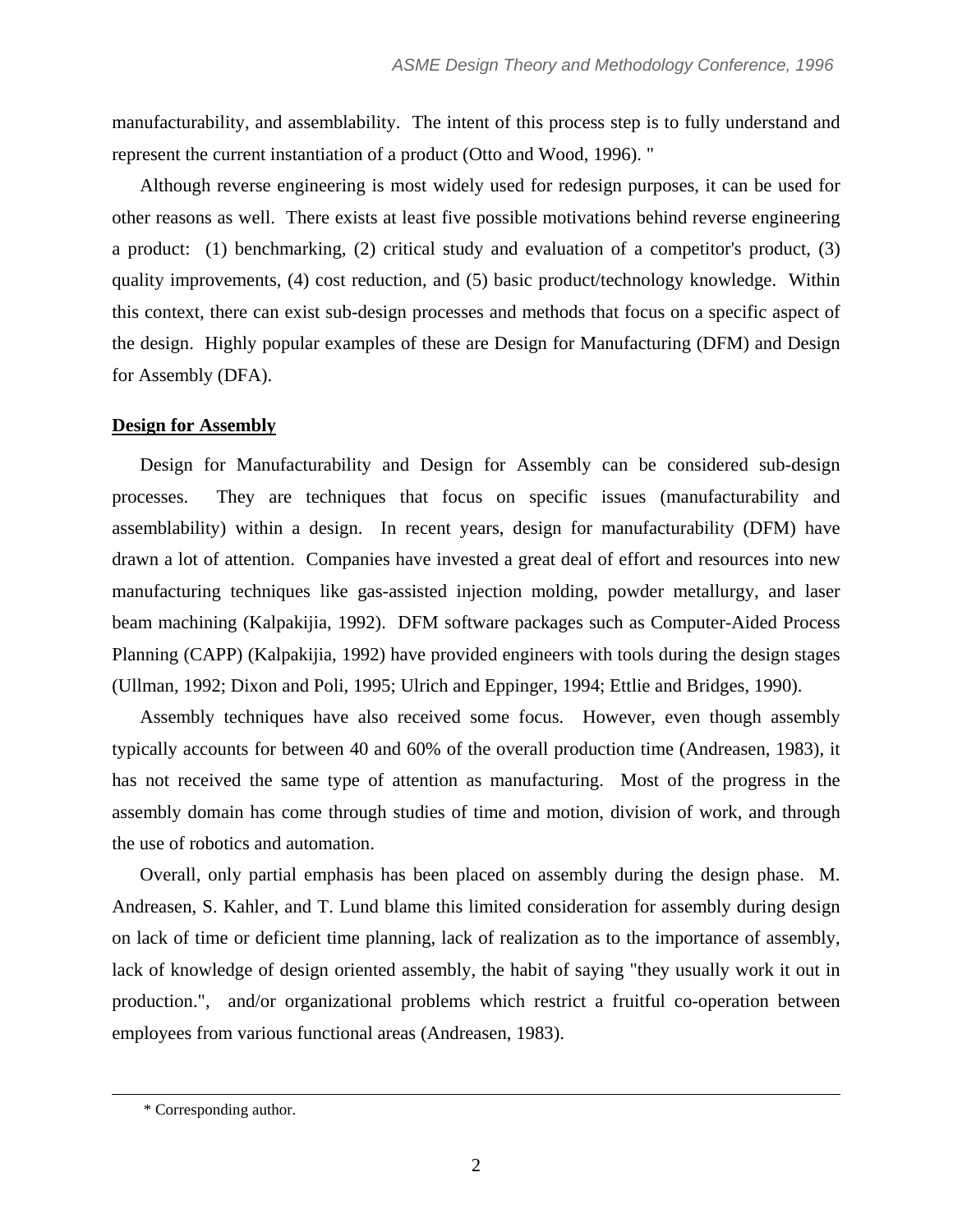It is the presumption of this research that these problems are not the source, but rather the need for further techniques in the area of DFA. This is not to say that DFA methods do not exist. Geoffrey Boothroyd and colleagues published their Product Design for Assembly manual in 1982 (Boothroyd, Poli, and Murck, 1982; Boothroyd and Dewhurst, 1989, 1994; Ulrich and Eppinger, 1994). This manual is regarded as the father or pioneer of DFA techniques. It is composed of a formalized step-by-step approach which they summarize as first, a selection of the assembly method - manual, high-speed automatic, or robot assembly, then an analysis of the design using a Design for Assembly Worksheet. The worksheet (or spreadsheet) takes into account factors such as handling time, geometries, insertion time, and theoretical minimum number of parts to give an evaluation of the design which they label a product's "design efficiency." Besides Boothroyd and Dewhurst, many other DFA techniques have contributed to the field and this research. They include (Poli, Graves, and Groppetti, 1986; Ishii, et al., 1995; Defazio and Whitney, 1987; Pine, et al., 1993; Lee and Yi, 1994; Kim and Bekey, 1993)

Current DFA methods do a fine job of determining the assemblability of a product. However, it would be desirable to have a DFA method which would point directly at the solutions needed to create a design that is more easily assembled. This situation is where the current DFA techniques have some limitations. They expose the areas which negatively effect how easily a product is assembled, but they do not provide an approach for solving these issues. It is extremely important to know why a particular design can be improved for ease of assembly, but linking this knowledge is a larger, more abstract problem.

#### **Niche: Piece Count Reduction in Redesign**

This paper focuses on the aspect of DFA which considers piece count reduction. Piece count reduction means decreasing the number of parts that compose a product through either (1) elimination or (2) combination with other parts.

Piece count reduction in many cases is the most effective means of improving assembly. Fewer parts means fewer operations, less handling, and quicker assembly (besides special cases identified by Hinckley (1993)). Piece reduction also has broader implication. For example, Douglas Commercial Aircraft Co. ran simulations to determine what drives the cost of their airline construction. They discovered that in addition to the costs of assembly, the costs of fabrication, quality assurance, and even overhead-inventory levels, tracking, and purchasing all depend on piece count (Ashley, 1995). Therefore, techniques that aid in redesigning a product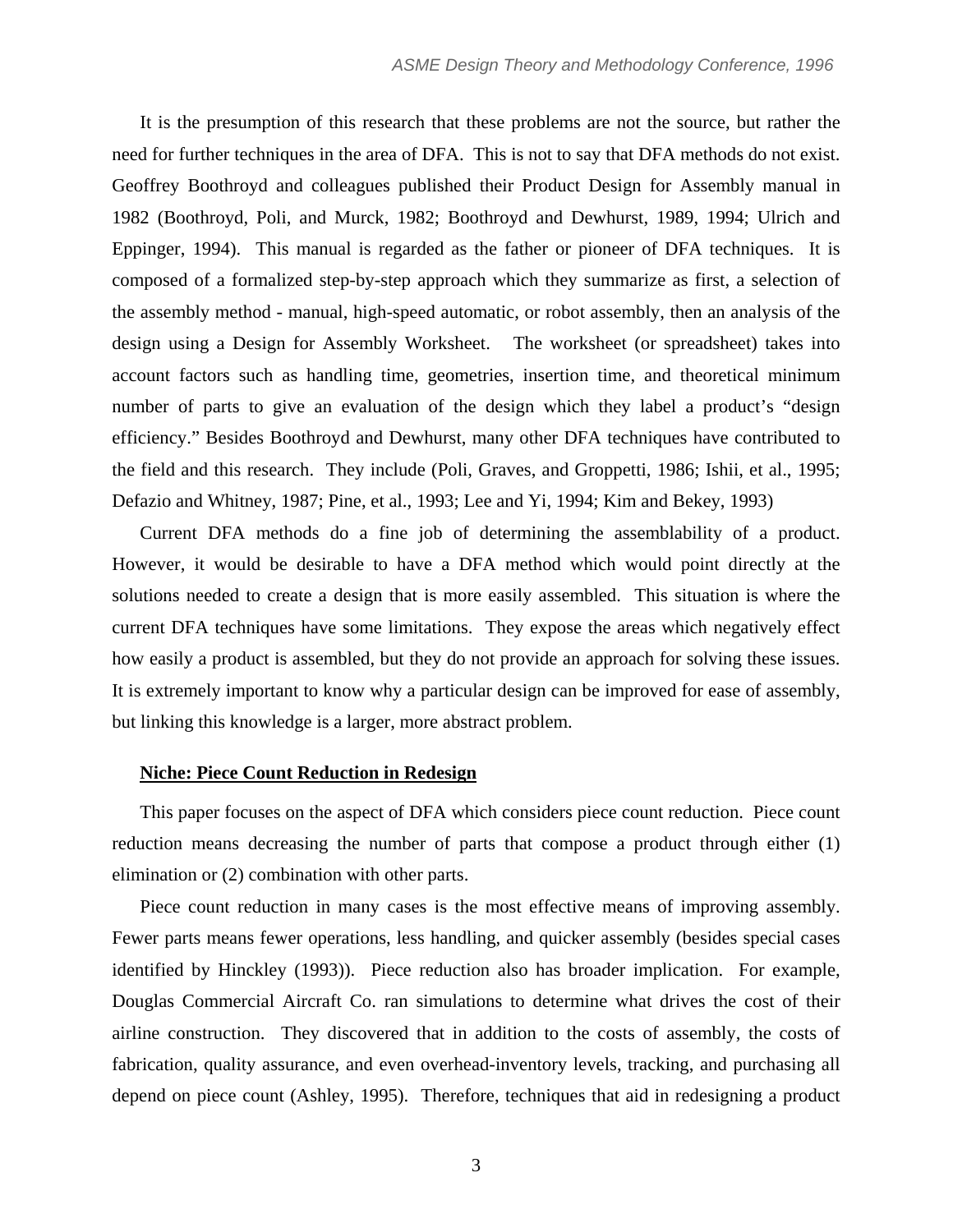for piece count reduction are needed. This paper presents techniques that help to accomplish this task. The following is a list of the supporting objectives covered in the paper: (1) extend reverse engineering and DFA (piece count reduction) techniques; (2) develop a simple methodology to integrate DFA (piece count reduction) techniques into an existing reverse engineering methodology; and (3) apply the methodology to industrial applications.

### **A Reverse Engineering and Redesign Methodology**

The basis for our study for redesign is the reverse engineering and redesign methodology, shown graphically in Figure 1 (Otto and Wood, 1996; Ingle, 1994). This methodology represents a ten-step process. It is a compilation of contemporary and extended engineering design techniques, logically arranged in a systematic approach

The first six steps of the process aim at predicting and hypothesizing a product's architecture, gathering and organizing customer needs, and subsequently developing a complete understanding of the product through disassembly, functional analysis, compatibility studies, and physical modeling. The techniques used in these steps provide a means of not only understanding the physical product which is being analyzed, but also a mode for understanding the design rationale that motivated the existing design. This rationale leads to a comprehension of the "Whys" that motivated the "Hows" of a product. Steps 1-6 provide the supporting structure for steps 7-10 which deal with the redesign of the product at a parametric, adaptive, and/or original level.

### **2 TECHNIQUE EXTENSIONS: REDESIGN FOR PIECE COUNT REDUCTION**

The intent of this section is to present three techniques aimed at linking the evaluation of the assemblability of a product to the redesign of the product. There are many different types of redesign that could lead to better assemblability. For instance, parametric redesign can be used to adjust feature dimensions so parts can be handled or inserted more easily. The techniques presented below, however, focus on redesign for piece count reduction at a higher level of abstraction. This type of design is usually adaptive design and sometimes requires original design. Parametric redesign is less likely to be used, as reduction of piece count usually requires a combination of parts. However, if pieces can be simply eliminated from an assembly, parametric redesign may be required to compensate for variations caused through this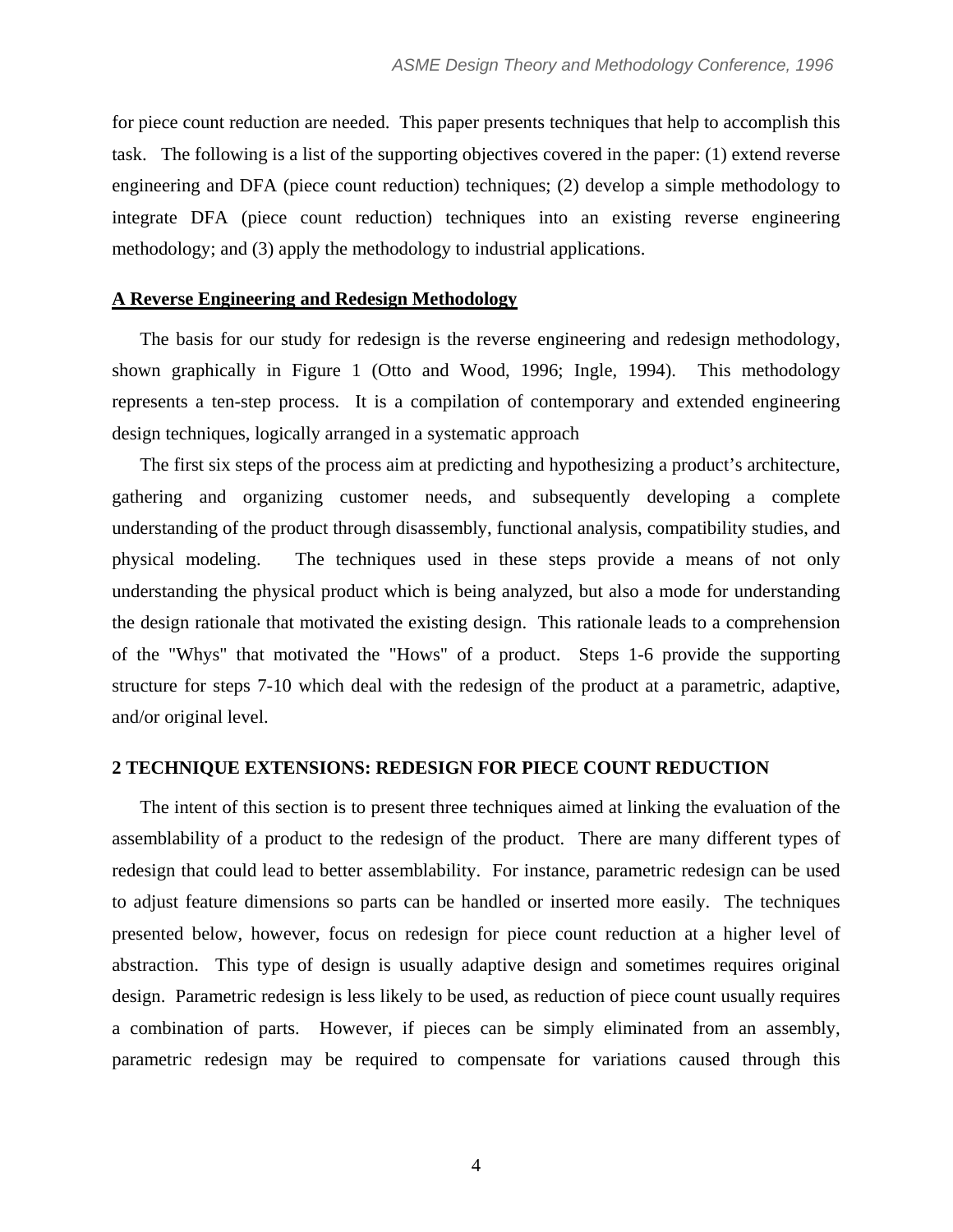elimination. An example of this is shown in the case study in a subsequent section. The three techniques developed for aiding in redesign for piece count reduction are:

- Subtract and Operate Procedure
- Force Flow Diagrams
- Boothroyd & Dewhurst Extension

Each of these are explained through text and examples. For the Subtract and Operate Procedure, a simple mechanical example is used. For the Force Flow Diagrams and the Boothroyd & Dewhurst Extension, a current stapler product in the market is studied. Additional examples may be found in (Lefever, 1995). Also included is a discussion of how and where the techniques are integrated into the reverse engineering and redesign methodology, captured in Figure 1.

# **Subtract and Operate Procedure**

Often, a product is over-designed. An over-designed product is one that uses multiple solutions to solve subfunctions which could more efficiently be solved using fewer or a single solution. If this situation occurs, there is an opportunity for elimination of components producing the redundancy. Identifying any redundant components can be a difficult undertaking. The Subtract and Operate Procedure (SOP) is a five step procedure aimed at exposing redundant components in an assembly through the identification of the true functionality of each component: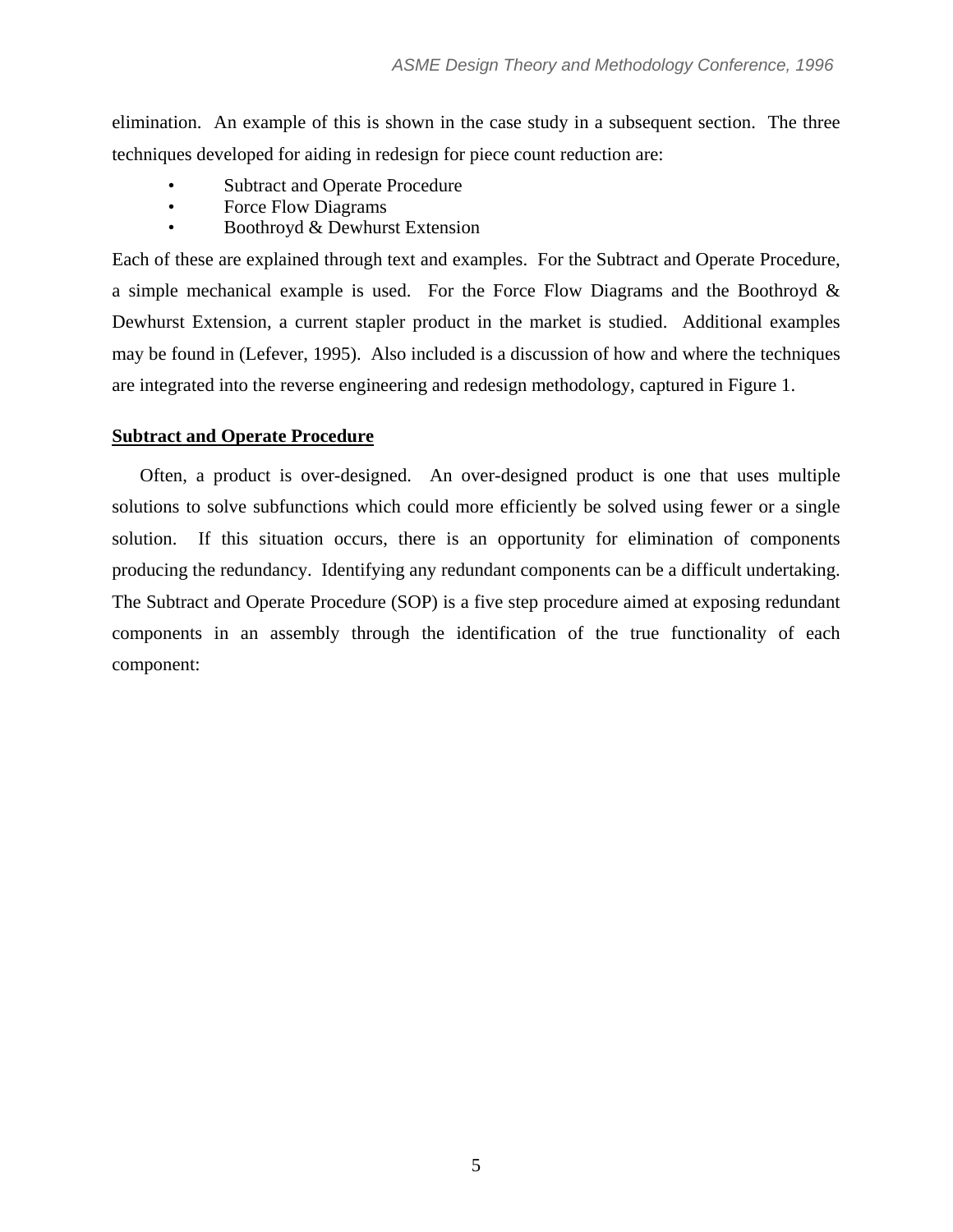

Figure 1. A Reverse Engineering and Redesign Methodology.

Step 1: Disassemble (subtract) one component of the assembly. Removal of components may occur in any order. However, it may be necessary to remove one or several components in order to remove the desired component. These prerequisite components should be reassembled if possible. If they cannot be reassembled, measures can be used to replicate the function(s) of the missing component(s). These measures are discussed later in this section.

Step 2: Operate the system through its **full** range. This step should test the product through the range of customer and associated engineering requirements requirement (structural, ergonomic, kinematic, etc.). After removing a component, the product should be thoroughly tested to verify the effect of removal.

Step 3: Analyze the effect. This step is most commonly completed through a visual analysis. However, it may be necessary to use a testing device if the effect of removal is not obvious.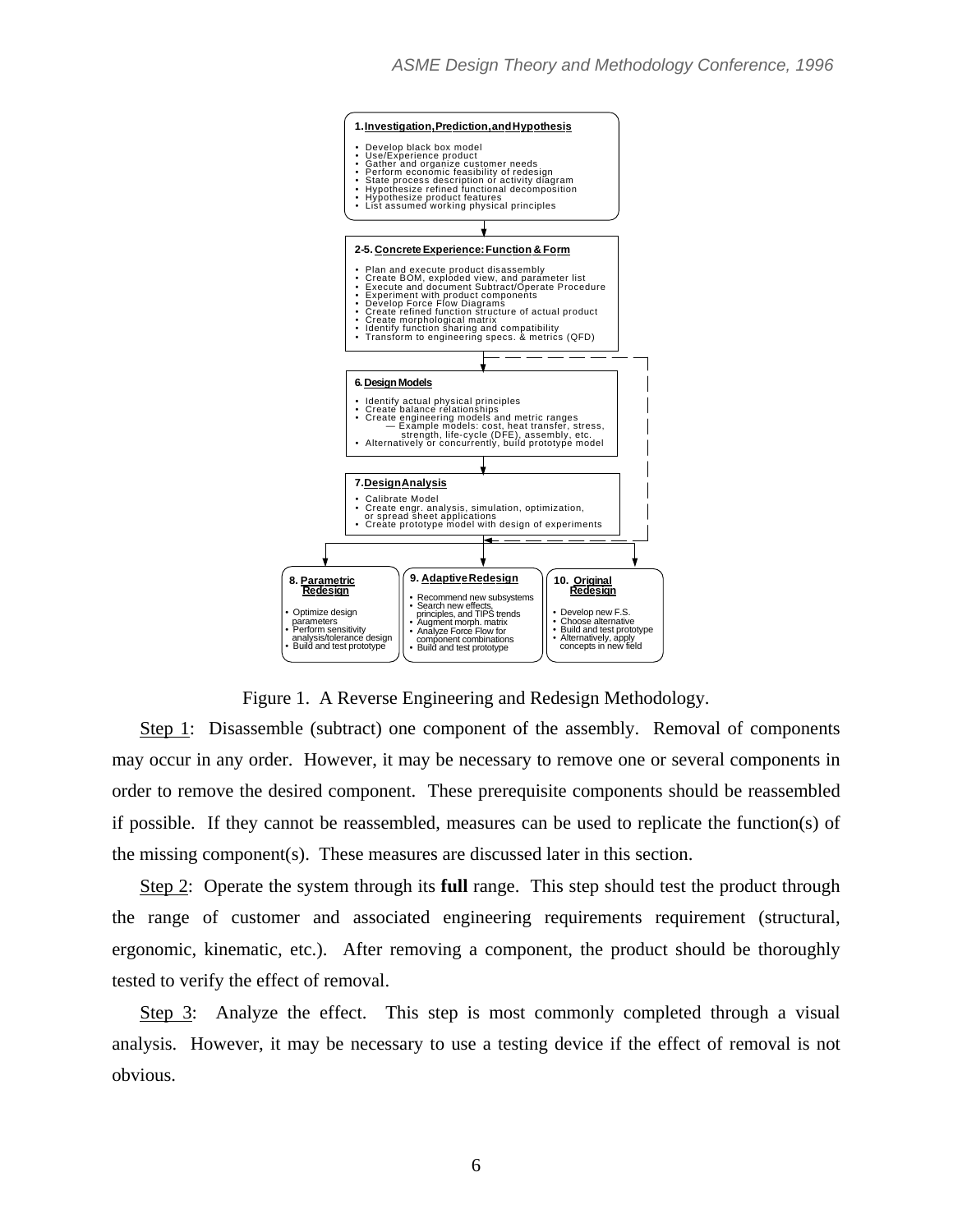Step 4: Deduce the subfunction(s) of the missing component. From step 3, the subfunction of the missing component may be deduced. A change in any DOF during operation should be a major focus. This issue is critical in determining component redundancies, as discussed in this section.

Step 5: Replace the component and repeat the procedure n times, where n is the number of pieces in the assembly. Step 5 is the reassembly of the removed component. Repeating the process n times allows for the analysis of each component in the assembly. In certain cases, it may be necessary to analyze a product according to subassemblies and components. This is also touched on later in this section.

An example is given using a simple rotational constraint mechanism. This mechanism is a simple example used to clearly exhibit the SOP. The case study discussed later in this paper is a more complex, real world example. Following the example is a discussion of where the SOP should be integrated into the redesign methodology.

# **SOP Example**

Figure 2 shows an exploded view of a mechanism used to oscillate an arm through a designated range. The arm is connected to a rotary shaft which oscillates. The shaft oscillates, but the range of rotation is constrained by the pins and the top plate slots.

When applying the SOP five step procedure, it is useful to construct a matrix. Part number, part description, part function(s), and the observed effect(s) of operating the assembly without the part are items that should be documented (in addition to the relationships with the customer needs). For the mechanism shown in Figure 2, the worksheet is completed, as documented in Table 1. The SOP exposes five parts that are potential redundant components, denoted as "No effect" parts.

Examining Figure 2, only one of the rotary pins is required to constrain the shaft's range of rotation. For the arm pins, only one of the vertical pins (left or right) is required to constrain all degrees of freedom of the arm. (This assumes that large loads are not applied to the arm and that the arm is square, rigid, and tightly toleranced with the shaft). Removing the horizontal pin has no effect as the arm will not slip against the shaft because of the fixed vertical pins. A guideline in using the SOP is, if a component has "No effect", leave it off and continue on to the next component. Hence, with the horizontal pin still removed, one of the vertical pins is removed.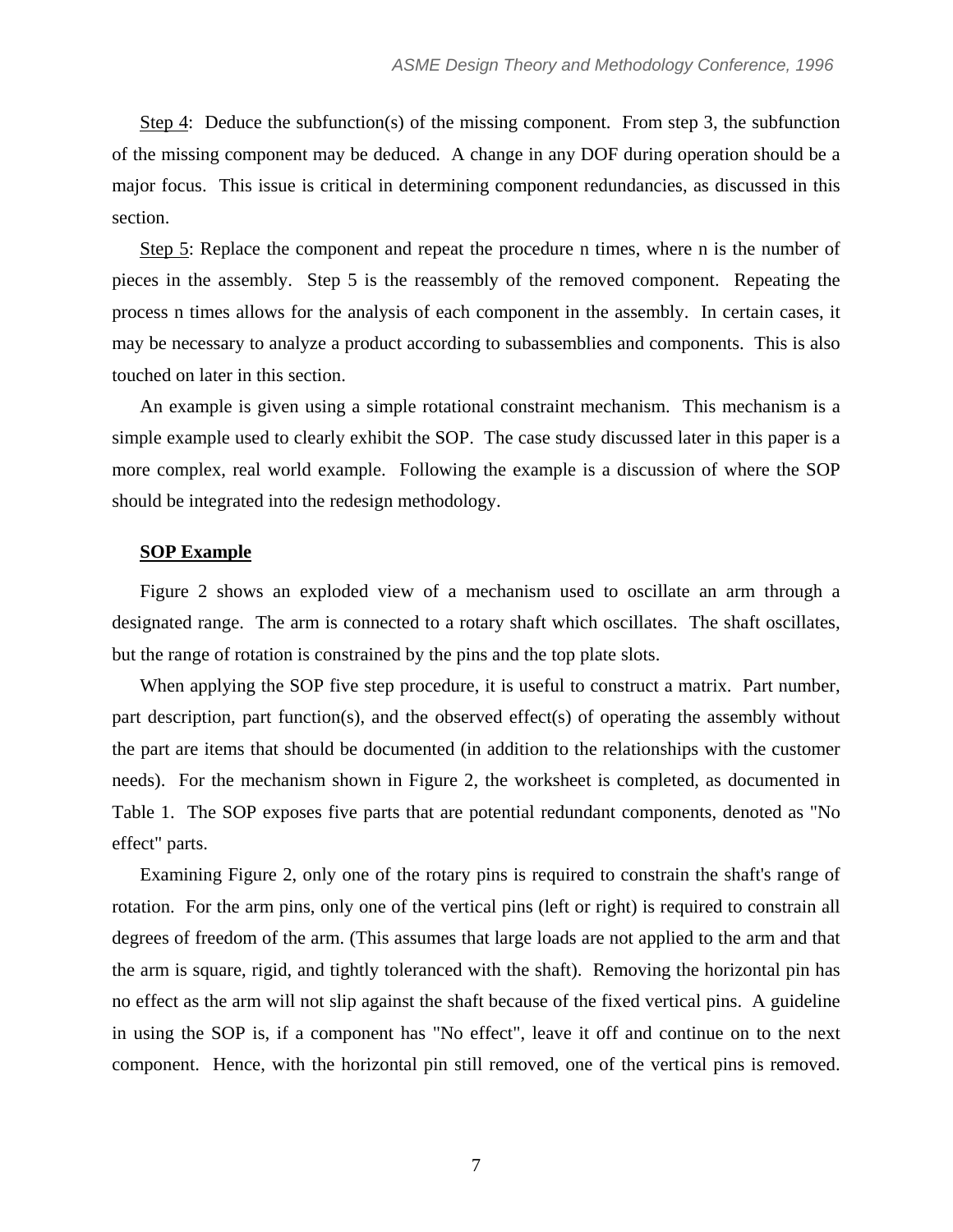

Figure 2: SOP Example Device.

**Design Theory and Methodology Conference, 1996** 

When the system is operated, there is still "No effect" as the geometry of the arm and shaft along with the one fixed pin restrict any motion.

For the purpose of this paper, classifying components as changing or not changing the DOF of a design when they are removed is the critical determination. This leads to the following proposition: *Removed components causing no* 

Table 1: SOP Example Device Worksheet.

| Part<br>No. | <b>Part description</b> | <b>Effect from Removal</b><br>(Functions and Customer Needs) |  |  |
|-------------|-------------------------|--------------------------------------------------------------|--|--|
| 1           | <b>Top Plate</b>        | 360 degree rotary freedom                                    |  |  |
| 2           | Rotary Shaft            | No torque transfer                                           |  |  |
| 3           | <b>Front Rotary Pin</b> | No effect                                                    |  |  |
| 4           | Rear Rotary Pin         | No effect                                                    |  |  |
| 5           | Rotary Arm              | No torque transfer                                           |  |  |
| 6           | Horizontal End Pin      | No effect                                                    |  |  |
| 7           | Right Vertical Arm Pin  | No effect                                                    |  |  |
| 8           | Left Vertical Arm Pin   | No effect                                                    |  |  |

*change in the DOF of the design are candidates for removal. Those components that cause no change in the DOF as well as no other effects are termed Type 1 redundant components and can be eliminated from the design. Those components that cause no change in the DOF, but have other effects due to their removal, may be removed if another component can be parametrically redesigned to compensate for these effects. These are Type 2 redundant components.* 

Figure 2 is an example of Type 1 redundancies. An example of a Type 2 redundancy is a drawer with a handle. If the handle is removed, a ledge can be used to pull out the drawer, but the effect is that there is an "Increase in pinch/grip effort." The drawer ledge geometry could parametrically be redesigned to accommodate a hand and act as a handle. In a manner of speaking, the handle is a redundant component.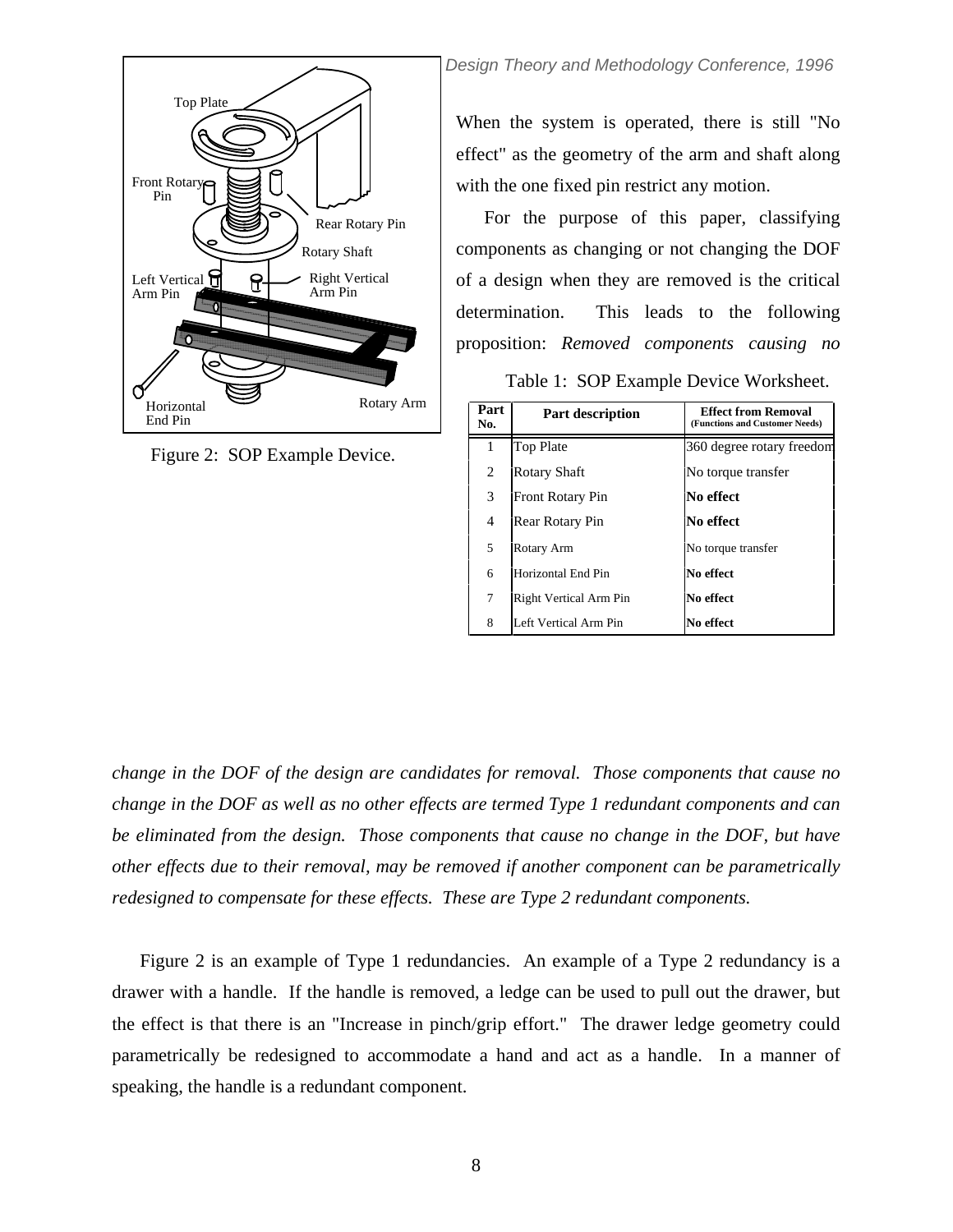The SOP can have limitations depending on the product being disassembled. Many times, the disassembly of a component requires the disassembly of other components. The simple example of a screw joining one block to a fixed block illustrates that to remove one block, the screw will have to be removed as well. Components such as the screw in this case, can be considered functionally dependent components. This means that the screw's function is dependent on the removed block. Once the block is removed, the function of the screw becomes obsolete and the operation of the system will not be affected by its absence. In the case where the screw not only holds together one block, but also a second block to the fixed block, the screw would be re-inserted before operation as it is functionally dependent on both blocks.

There are situations in which operation of the product is difficult when a component is removed. For these cases, it is useful to think of a product in a hierarchical manner: product, assemblies, subassemblies, etc. Decomposing the product into subassemblies and applying the SOP to each subassembly can eliminate the challenging or impossible task of operating the entire system. Components confined to the subassembly can be evaluated without regard to the rest of the assembly. Subassembly components interfacing with components outside of the subassembly should be evaluated as they are integrated. In some cases, this evaluation may take some creativity. External actuating or mounting tools can be used to resolve operating challenges.

## **Integration: SOP and Reverse Engineering**

Figure 1 shows how the SOP technique integrates into A Reverse Engineering Design Methodology. Step 2 of the methodology is the disassembly of the product. At this stage, the part number, part description, and function for each component is documented. The SOP worksheet could essentially be an extension of the Bill of Materials. The "Effect" column would need to be added.

In addition, the morphological analysis, in Step 4 of the methodology, can act as a redundancy check. Recall, in a morphological analysis (Otto and Wood, 1996; Pahl and Beitz, 1989), the solution principle(s) (columns) are given for each subfunction (rows). For subfunctions solved by multiple solution principles, the different solution principles will appear in multiple columns. For a subfunction that is solved multiply by the same solution principle, the redundant solution principles will appear in as many columns as it is used in the design. This process is how redundancy discovered in the SOP will appear in the morphological matrix.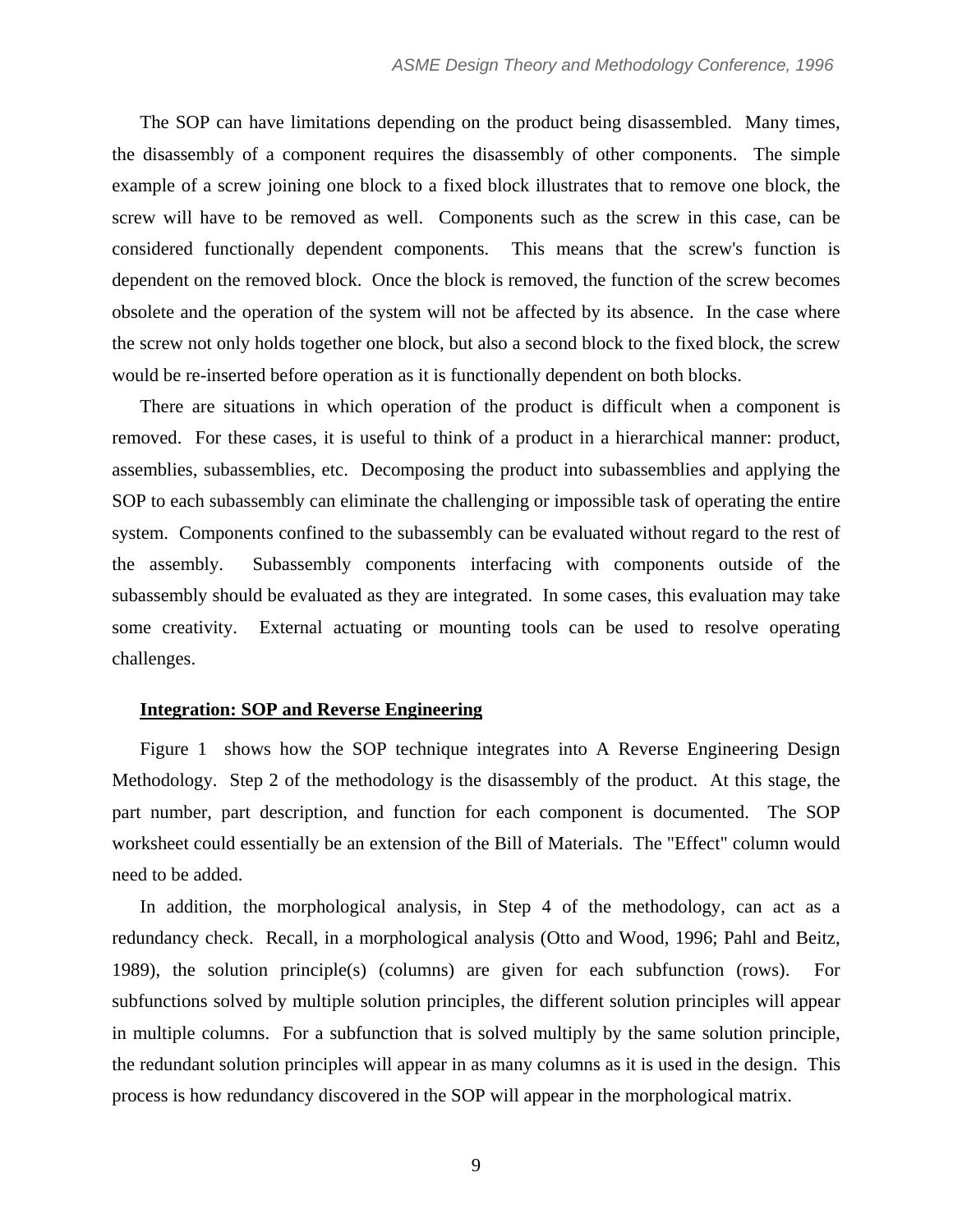For an over constrained design, in which "No effect" appears for a Type 1 component in the SOP worksheet, the subfunction embodied by the component will have redundant solution principles. Furthermore, solution principles will not appear anywhere else in the morphological matrix as function sharers, unless they are redundant for given subfunctions as well. If a component is deemed as a Type 2 redundant component, its solution principle will be a member of a set of solution principles for a subfunction. Of the other solutions principles in the row, one or more of their corresponding components can be parametrically altered to compensate for the elimination of the Type 2 redundant component. Therefore, the analysis of Type 2 redundancies should begin in step 6: Mathematically model product. The components involved in the parametric redesign should be modeled. In steps 7-8, the model should be solved, and the parametric redesign should be instituted.

# **Force (Energy) Flow Diagrams**

While the SOP is a simple, common-sense method for exposing components for elimination, Force Flow Diagrams focus on the component combination. This concept is accomplished through modeling of the design, then an analysis of the model.

Force Flow Diagrams are diagrams which represent the transfer of force through a product's components. The components are symbolized using circles (or squares), and the forces are drawn as arrows connecting the components in which the force transfer takes place, while maintaining the general topological arrangement of the components. Consider the example of the three-piece paper clip shown in the Figure  $3(a)$ .

In this case, the hand transfers the force to each of the lever arms. These arms in turn transfer the force to the clip, as represented with the Force Flow diagram in Figure 3(b).



Figure 3. Paper Clip Example.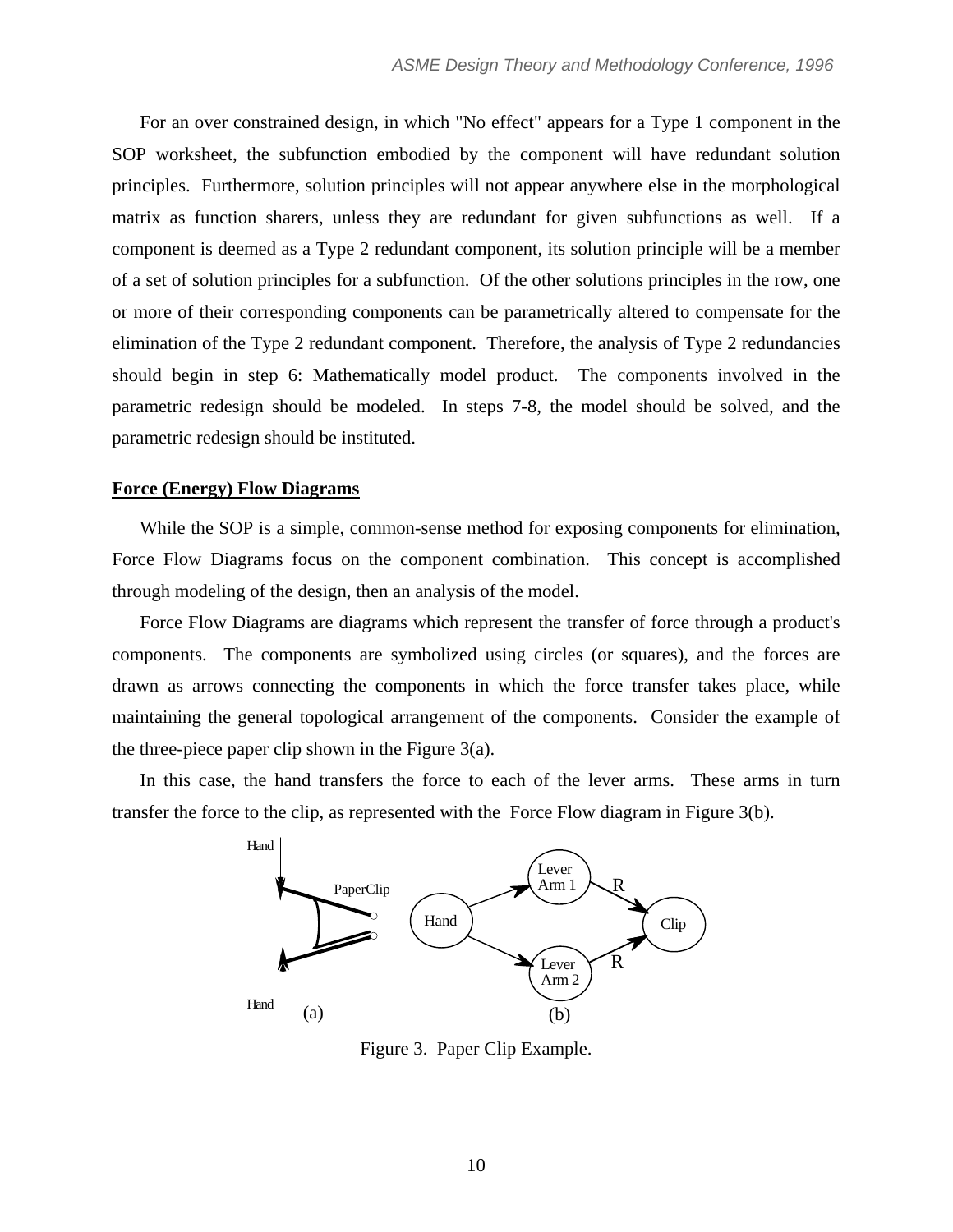The motivation behind constructing a Force Flow Diagram of a product is to map the force flow through a product so that the diagram can be analyzed to help expose opportunities for component/piece combination. The first step in analyzing a Force Flow Diagram is to place an "R" on the flows that have relative motion between two components. Once this step is completed, the diagram can be decomposed into groups separated by "R's." Having performed this separation, the following proposition can be made: *the components of the "R" groups can be easily combined if not prohibited by material or assembly/disassembly issues. Combination between a member of one group and a member outside of the group requires more complex redesign.*

To support this proposition, Force Flow Diagrams of a stapler are constructed and analyzed. A toy blender design is also analyzed in (Lefever, 1995). From these examples, hypothetical piece combinations are presented for some of the groups.

### **Stapler Example**

An exploded side view of the stapler under study is shown in Figure 4. It consists of twenty four parts, and is indicative of many staplers currently on the market.

The stapler has three sets of operations. Each set has a forward operation and a corresponding reverse operation. The three sets of operations for the stapler are: (1a) when pushed on the top, the stapler extrudes a staple through the front side of a set of papers and bends the staple up into the back of the last page(s), (1b) when released, the stapler springs back into a ready position; (2a) the impact plate can be pushed up and rotated 180<sup>o</sup> using the swivel button, (2b) and released back into the base so staples can be bent inward or outward into the page; (3a) to insert staples or remove failed staples, the top track can be disengaged with the bottom track by lifting up on the top, and then (3b) re-engaged when completed.

Force Flow diagrams of each of these operations can be individually constructed. For all three, as should be expected when springs are loaded then unloaded, there will be a great deal of redundancy in the diagrams. The flow direction simply reverses once the spring unloads.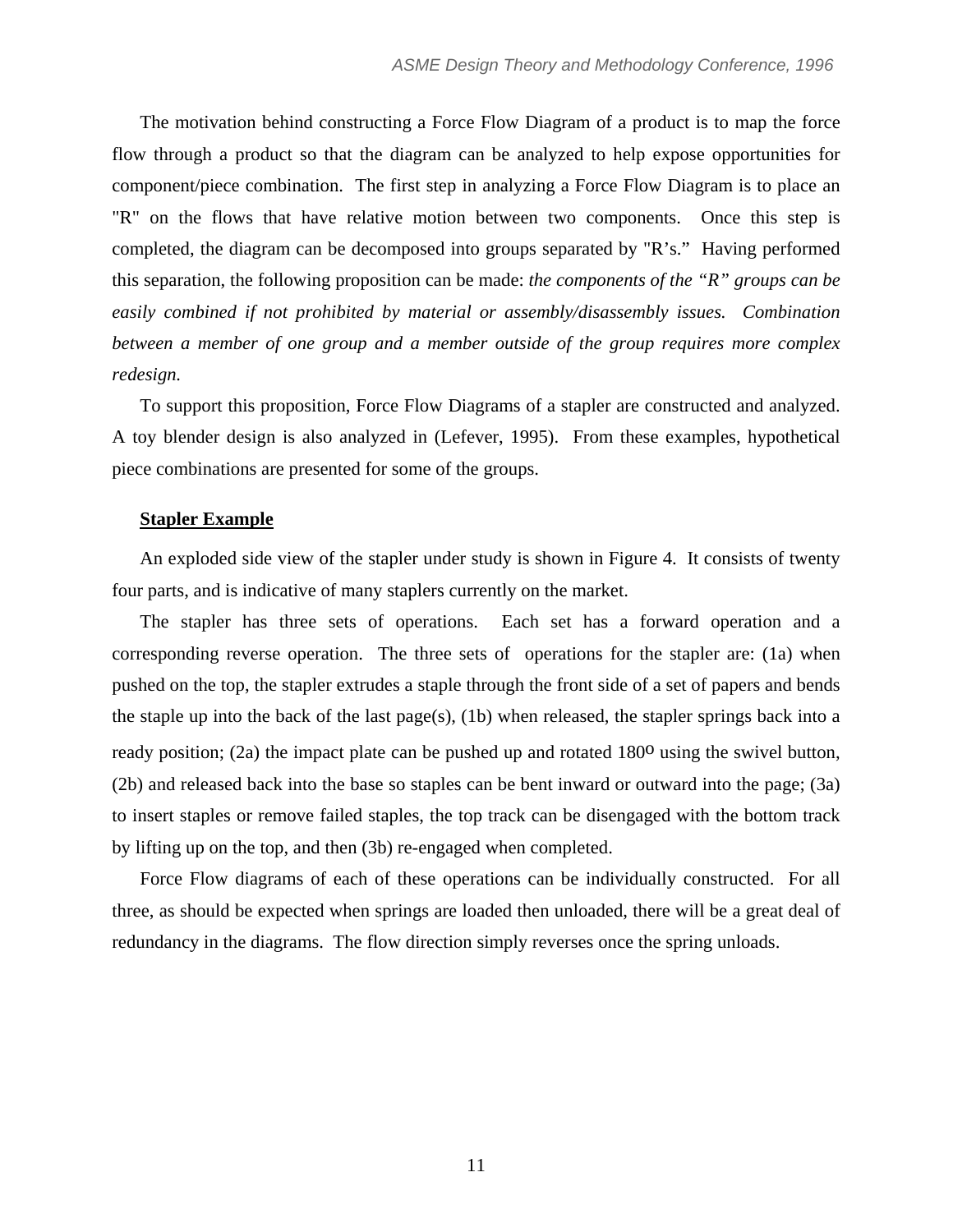

Figure 4: Exploded Side View of Stapler.

For this example, operation (1) is chosen. The hand provides the external force which pushes down on the top. This force is transferred to the spring-bracket, to the top track, to the bottom track, through the pivot spring into the base, and out to an external surface. When the pivot spring is deflected enough, the upward reaction force overcomes the downward springbracket force. This force causes relative motion between the spring-bracket and the top and bottom tracks. This motion allows the spring-bracket to begin to push a staple out through the pages and onto the impact plate. In the meantime, the staple spring transfers force to the slide foot and onto the staples. This keeps the front staple in place and moves the next staple up (horizontally) after the front staple has been displaced.

Force flow occurs through all components except three (Figure 5). The connect band and rivets 4 and 5 are integral components for operation (3), but are not needed for operation (1).

Placing "R's" between relative moving components, and grouping them leads to Figure 5. Considering Group 1, it can be conceived that the plastic cover, the steel top, and the rivet could all be combined as one component. This component would be a plastic top with a snap for the bracket-spring to connect.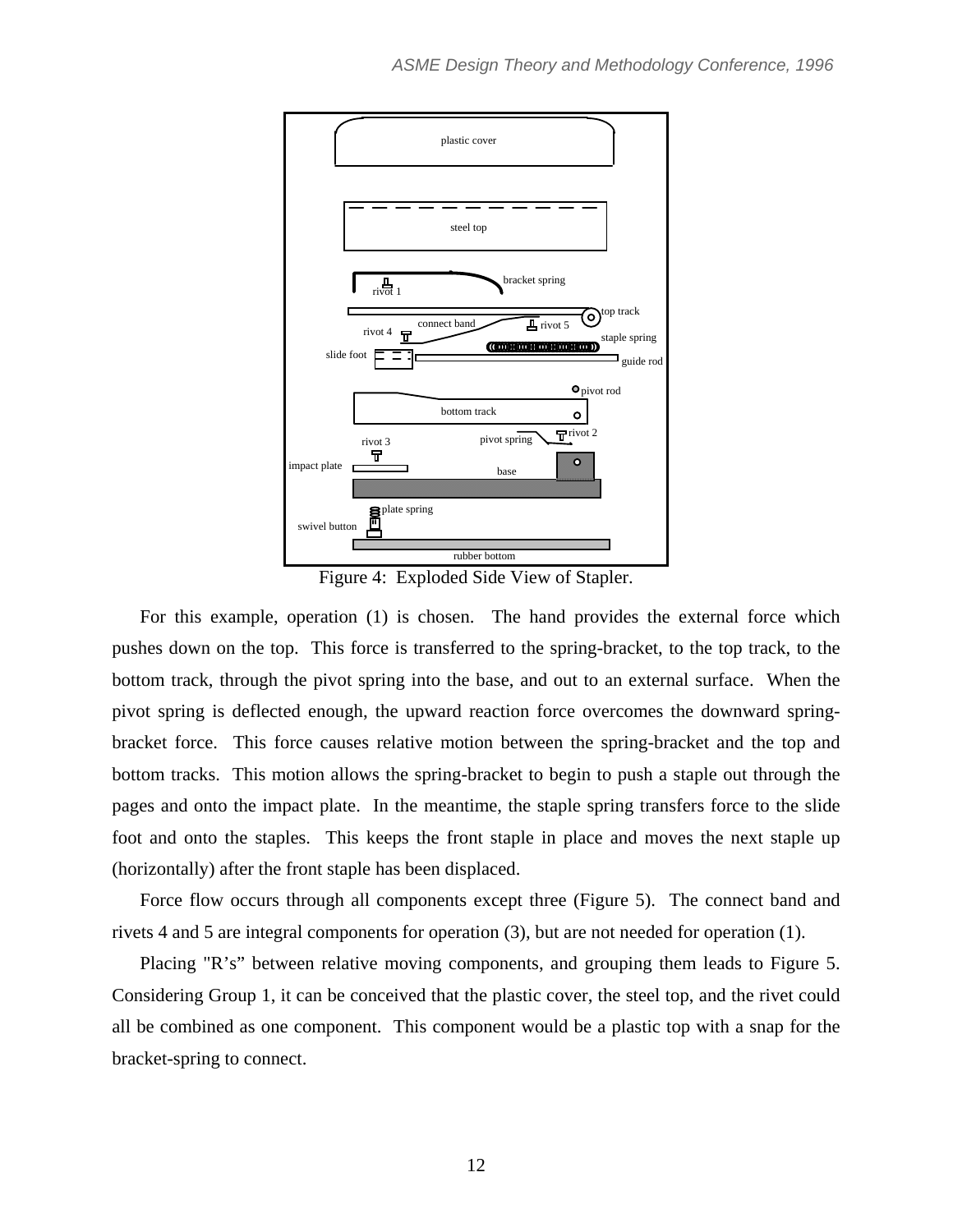For Group 2, combination of the staple spring and slide foot could take place by using a spring that could push the staples itself. This modification would simply entail an additional manufacturing operation and parametric changes to the spring.



Figure 5. Stapler Force Flow Diagram.

Moving to Group 3, the top track and bottom track could easily be combined. The top track provides the cover for the staples and a surface for the spring-bracket to force down. If the bottom track is enclosed, this combination would eliminate the need for the top track. However, an asterisk is placed between the top and bottom tracks in Figure 5 since these components have relative motion on a Force Flow Diagram for one of the other operations. In this case, it is operation (3): the input or removal of staples through the disengaging of the two tracks. This motion does not mean that it is impossible to combine the top and bottom track as there might exist a design that would eliminate the need for disengaging the tracks.

Examining Group 4, the entire group consisting of the plate spring, swivel button, rivet 3, and impact plate could be visualized as a single component, embodied in Figure 6. Again, the asterisk between the impact plate and base displays relative motion for a different operation. Disregarding operation (2) would lead to the conclusion that there is no relative motion between any of the parts and that they could all be integrated into the base.

The final group is Group 5. It is feasible that rivet 2 and the base could be combined, and the pivot spring be press fitted onto a knob. The pivot spring and the base, however, require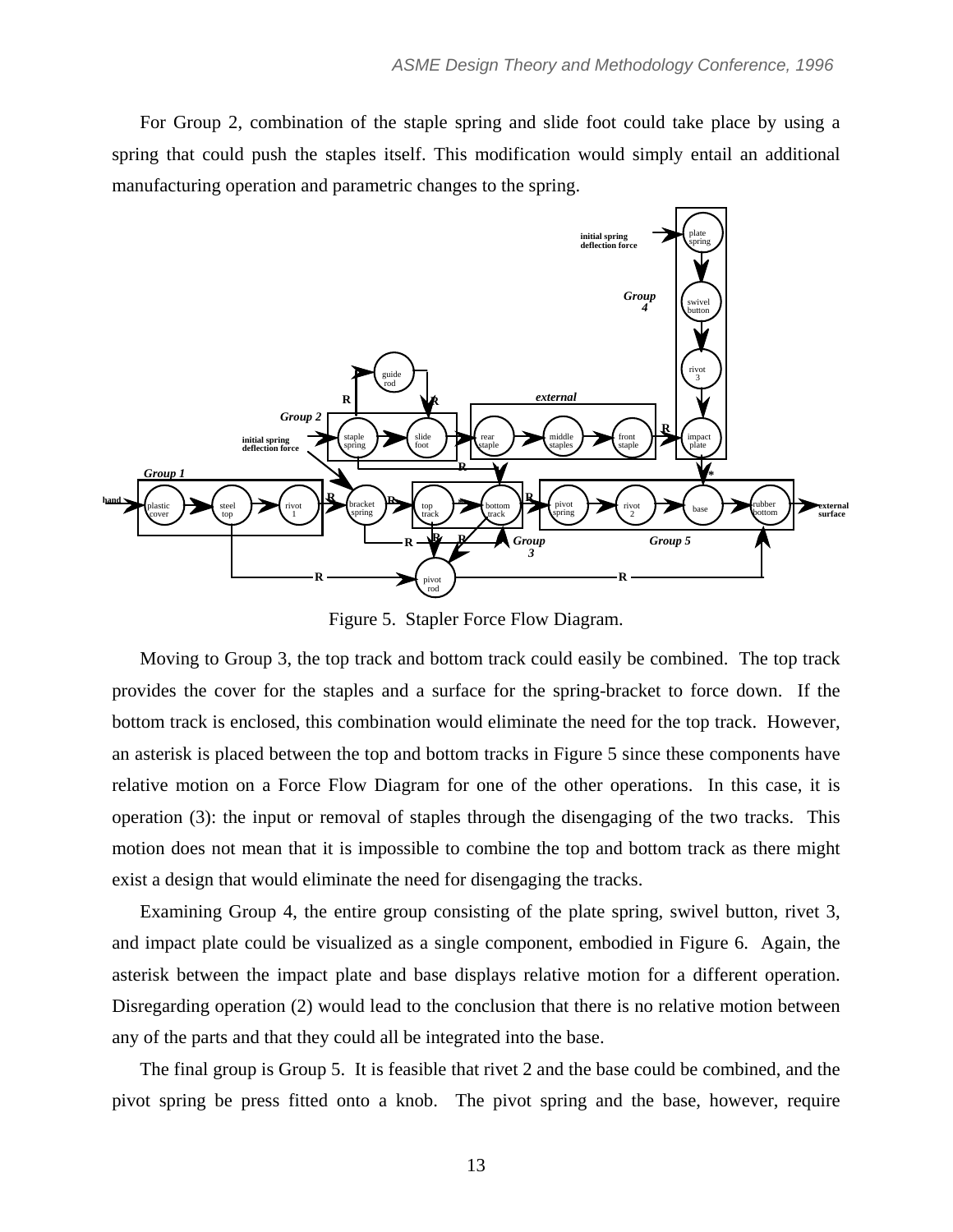different materials as do the base and the rubber bottom. These components would be difficult to combine.



Figure 6. Impact plate redesign.

The examples given for the combination of components in this design are redesigns that could be undertaken without affecting the functionality of other components. Attempting to conceptualize the combining of components outside of their groups means combining pieces that have relative motion. Such combinations require a higher level of redesign that would likely result in the functional alteration of the other components. To visualize this situation, one can conceptualize the combination of the stapler's components that are members of different groups. It is not trivial.

### **Integration: Force Flow and Reverse Engr.**

Figure 1 shows where Force Flow Diagrams integrate into the methodology. Force Flow Diagrams should be constructed after disassembly. In many products, it would be difficult to determine the force transfer between components before the product is disassembled. Step 3 of A Reverse Engineering Methodology is to *Learn and document the actual product function*. This step is where the detailed function structure is generated, relating directly functionality of force flows.

The redesigns resulting from the Force Flow Diagram analysis are component combinations which are usually adaptive types of redesign. Hence, the analysis of the diagrams fit well as a sub-step of Step 9 - *Redesign product subsystems - adaptive design* (Figure 1).

### **Boothroyd & Dewhurst Extension**

The Subtract and Operate Procedure is used to check for redundant pieces and Force Flow Diagrams are constructed and analyzed for piece combination opportunities. These techniques are effective for redesigning a product at a low level. The redesign is either a parametric or a low-level adaptive redesign. To achieve further piece count reduction, a higher level of adaptive design is required. The third technique, the Boothroyd & Dewhurst Extension, is aimed at this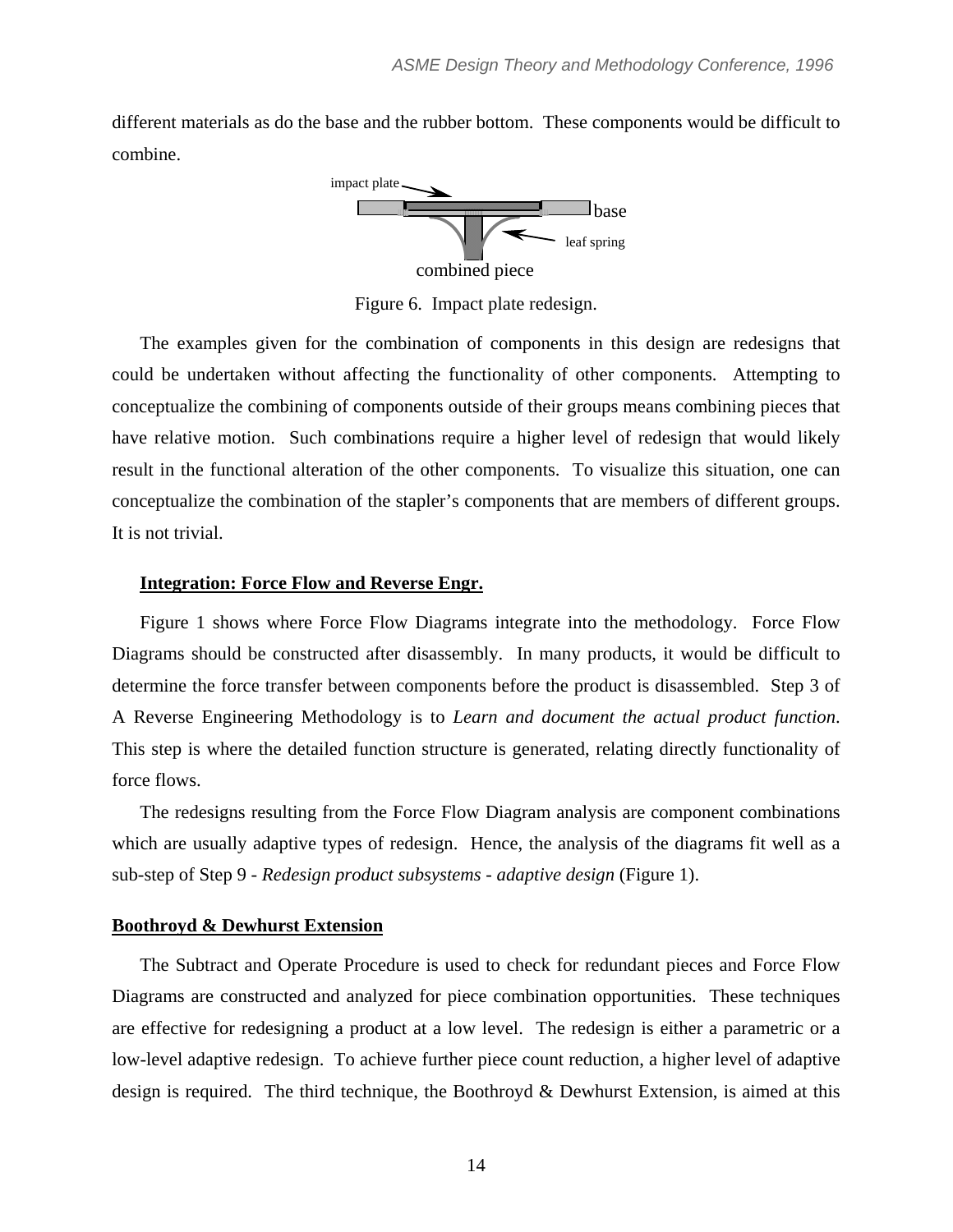type of redesign. This extension is better termed a methodology than a technique as it is more of a guided thought process than a procedure or a model like the two previous techniques.

The Boothroyd & Dewhurst Extension is an evolution of the Boothroyd and Dewhurst theoretical minimum number of parts determination. Again, according to Boothroyd and Dewhurst, a piece must exist if: (1) the part moves relative to other parts, (2) the part must be made of a different material than other parts, or (3) assembly or disassembly of other parts would be impossible if the part was not separate. Thus, each of a product's components will fall under one of the following four cases: (1) the component meets none of the three criteria, (2) the component meets one of the three criteria, (3) the component meets two of the three criteria, or (4) the component meets all three criteria.

The complexity for redesigning to eliminate a component increases in magnitude from case (1) to case (4). Case (1) is where Boothroyd and Dewhurst focus their redesign attention. However, the other cases should not be disregarded. It may turn out that relative movement between two components is not necessary for the functional requirements of the design to be fulfilled. Likewise a design could be altered so that different materials are not necessary or assembly does not rely on a particular component. These are typically more complex redesigns that require a higher degree of conceptualization. However, identifying which components are the focus as well as recognizing the goal of the redesign is important. This is what the Boothroyd & Dewhurst Extension aims to do. It should be used in close accordance with the customer needs and engineering requirements of the design so that functional properties of the design are not lost in redesign.

For the Boothroyd & Dewhurst Extension, the following steps should be used to develop the thought process:

- (1) Examine the Force Flow Diagrams.
- (2) Analyze within the groups of the Force Flow Diagrams first, then outside of the groups.
- (3) Develop a relationship matrix between focal components and indicate the constraints (relative movement, material requirements, and/or assembly/disassembly requirements) between each pair. For components outside of groups (having relative movement), those connected by a force flow should be considered first. They are in physical contact which improves the chance of isolated design changes.
- (4) Focus on case (2) pairs first, case (3) pairs second, and case (4) pairs last.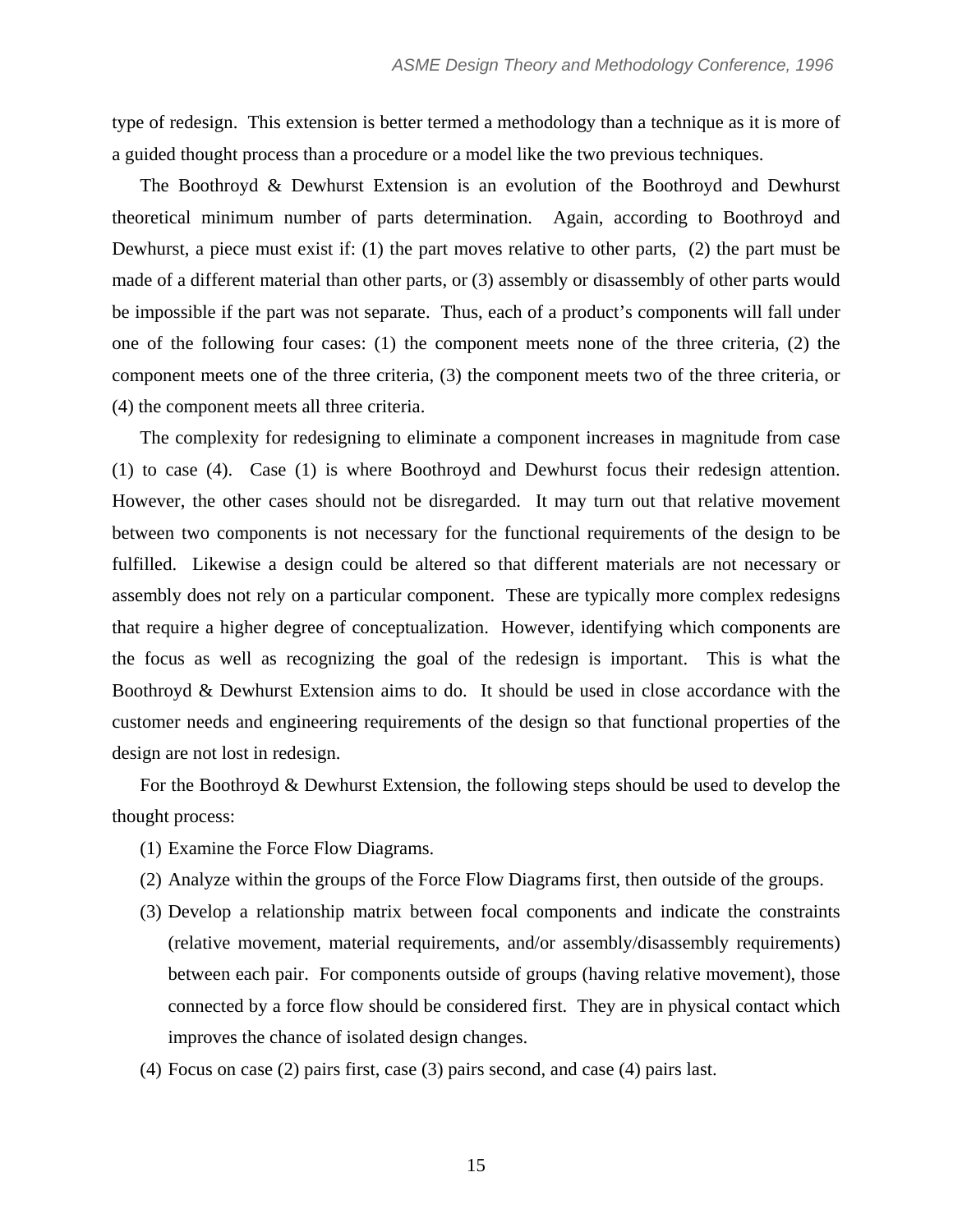(5) Consult the morphological matrix to determine the function for each component in the pair. This will help to expose why the constraint(s) exist. Then, scan the matrix for other solution principles that could stimulate ideas.

Examining the Force Flow Diagram for the stapler reveals where relative movement between components exists. Relative movement conditions provide the largest obstacles to overcome. Many times, manufacturing techniques can be used to eliminate material and assembly/disassembly constraints. Relative movement constraints more often require functional redesign. For this reason, the groups formed in constructing the Force Flow Diagrams should be the first focus as there is no relative movement between members of a group. For each group, a matrix should be constructed to indicate if a component has no constraints (case 1), or if the component has material constraints and/or assembly/disassembly constraints with another component. Table 2 shows such a matrix for Group 5 of the stapler. A "0" is entered for a no constraint condition between components, an "M" is entered is for material constraints, and an "A" for assembly/disassembly constraints. An "R" is used for a relative motion condition, but in the case of groups, there will not be any "R's". From this matrix only case (2) conditions exist in the form of material constraints. Choosing a pair of components and determining what function(s) they provide is the first step. This analysis will help in understanding why they must be different material types.

| <b>Component</b> | pivot spring rivet $2 \mid$ | base | rubber bottom |
|------------------|-----------------------------|------|---------------|
|                  |                             |      |               |
| pivot spring     |                             | М    | М             |
| rivet 2          |                             |      |               |
| base             |                             |      | м             |
| rubber bottom    |                             |      |               |

Table 2. Boothroyd & Dewhurst Extension Worksheet — Stapler Example.

For this example, the pivot spring and the base are chosen. The pivot spring's function is to provide a reaction force to the bottom track which, first, initiates relative movement between the spring-bracket and the tracks so that a staple can begin to be extruded, then second, it returns the entire head of the stapler after stapling has been completed. Searching through a morphological matrix of the stapler would reveal the spring-bracket as a similar solution principle. Is there any way this component could be utilized?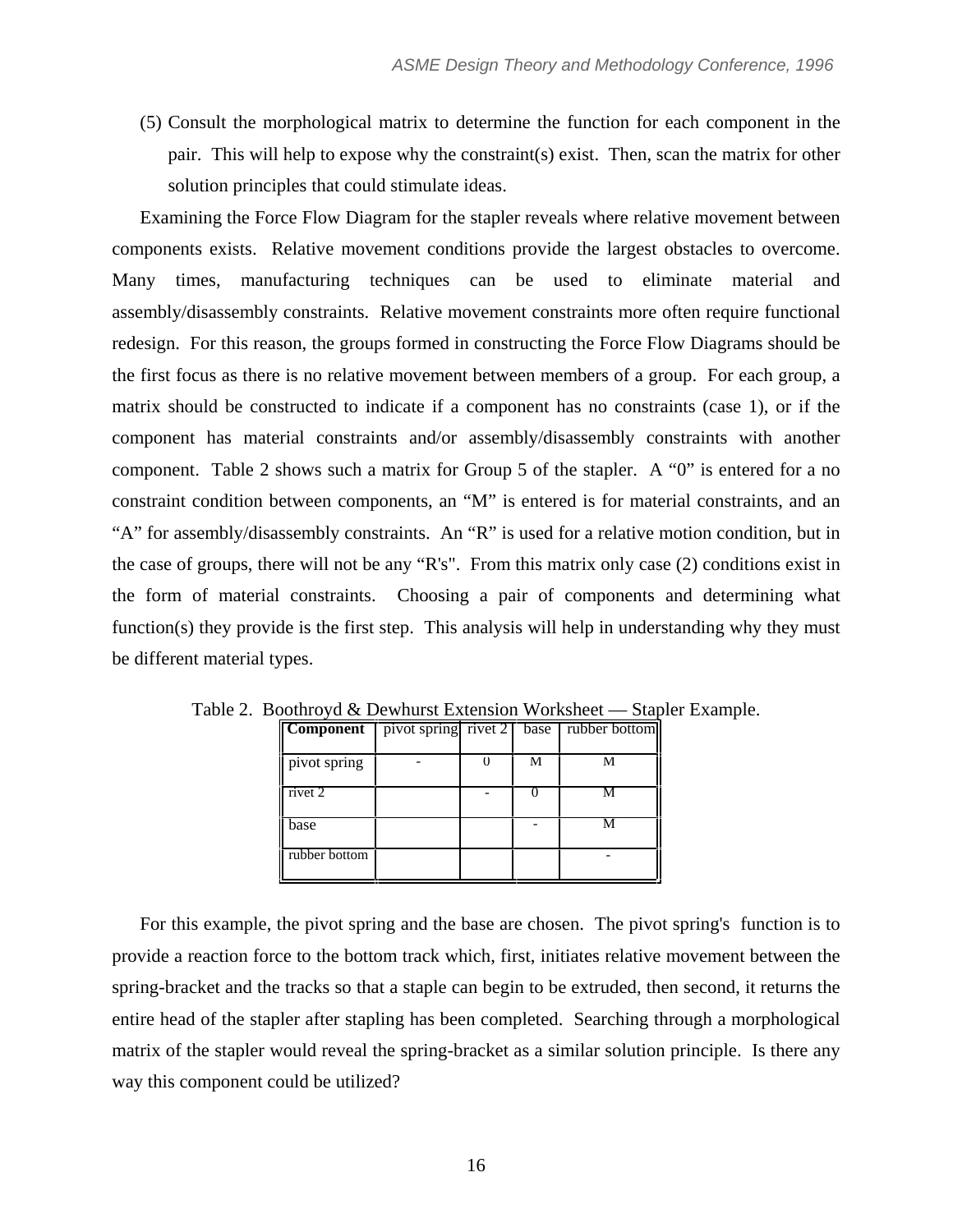The answer is that they could be combined. Although it would seem very difficult to combine components with relative movement, there can exist relative movement within the combined component. Figure 7 shows a viable redesign of the spring-bracket. The return function of the pivot spring is now carried out by the spring-bracket, with relative motion accomplished by the reaction force of the bottom track on the impact plate, as is common in most staplers.



Figure 7. Combined spring-bracket & pivot spring.

Although this redesign suggestion involves combining pieces outside of Group 5, it is the thought process that helped to develop the idea. Attempting to eliminate the need for a different material between the pivot spring and the base leads to the discovery of similar solution principles and ultimately to the above adaptation.

Further examples are possible outside of groups, e.g., the pivot rod and its connecting components. To combine such components, tradeoffs will needed between component geometry (cylindrical), manufacturing operations (stamping), and ingenuity of new solution principles. Lefever (1995) and Ananthasuresh/Kota (1995) give insights into this case.

# **Integration: Extension and Reverse Engineering**

Figure 1 shows where the Boothroyd & Dewhurst Extension integrates into the methodology. Like the Force Flow Diagram analysis, the Boothroyd & Dewhurst Extension fits nicely into Step 9 of the methodology as any resulting redesigns are likely to be adaptive. An important advantage of integrating this technique into the reverse engineering and redesign methodology is that the morphological matrix can be consulted for ideas. This approach is shown in the springbracket example as the morphological matrix for the product (column 1) is scanned, and a similar solution principle helped to provide a redesign concept.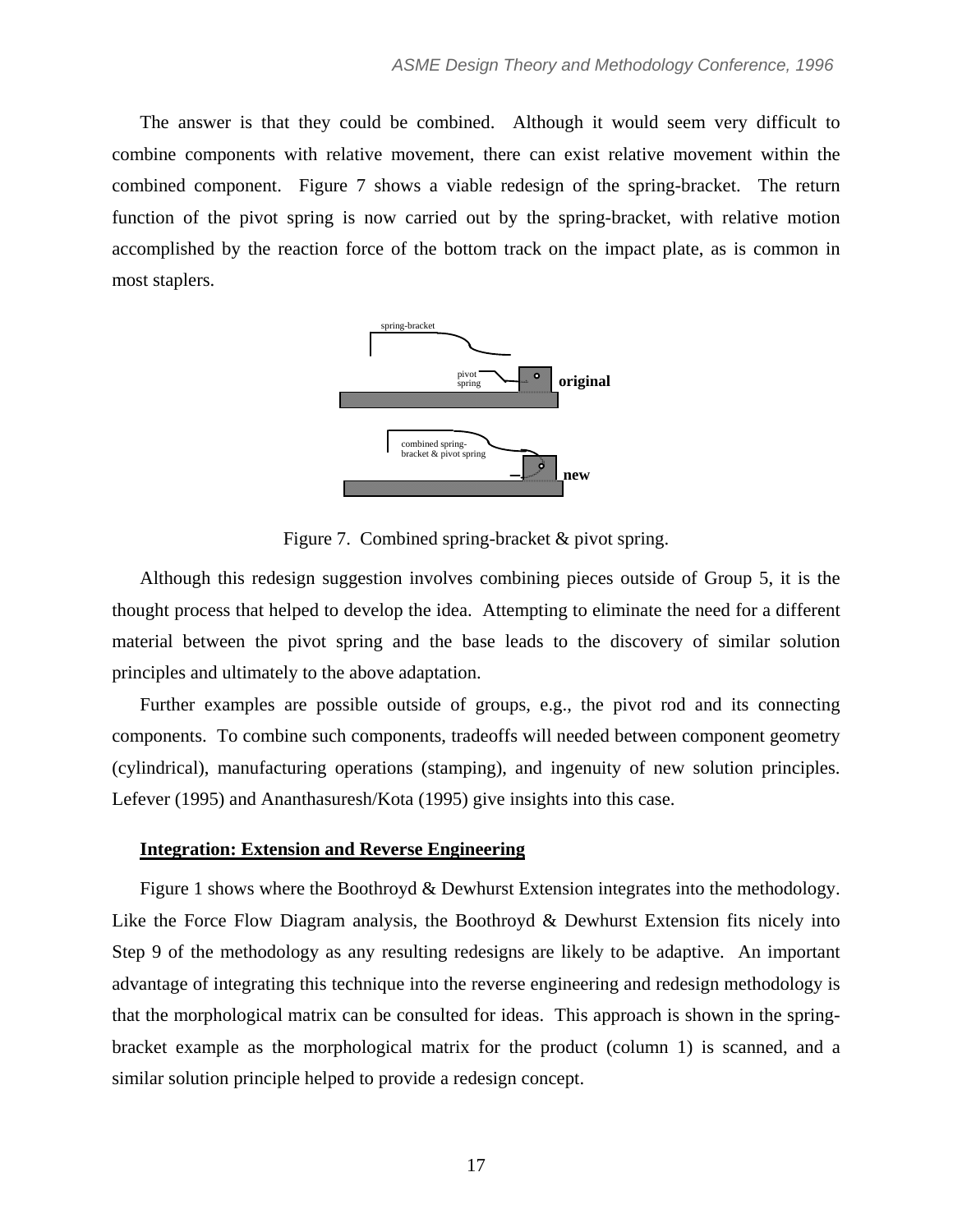# **3 INDUSTRIAL APPLICATION: SLIDE-OUT AUXILIARY VISOR**

An automobile supplier currently manufacturers a slide-out auxiliary visor (SOAV) as a part of a complete overhead unit to a luxury automobile manufacturer. The motivation behind an auxiliary visor is to provide a means of blocking light in the front range for the driver or passenger, while the traditional fold-down visor, in the swiveled position, shields light coming from the side. Most auxiliary visors consist of a second fold down visor. The SOAV, being contained above the headliner, must first translate out, then rotate down to block incoming light. A schematic of the arrangement is shown Figure 8. Figure 9 is the SOAV in the translated position.



Figure 8. Simple Schematic of SOAV.

The SOAV assembly consists of forty parts. It is a high volume product, so reducing the assembly costs for each SOAV is an important issue. Assembly time can be reduced through easing the handling and insertion of certain components, or by reducing the number of assembly operations. Because forty parts is considered a high quantity of parts for the function that is performed, reducing the number of parts would likely lead to the greatest reduction in assembly times. This reduction in turn reduces the assembly costs.

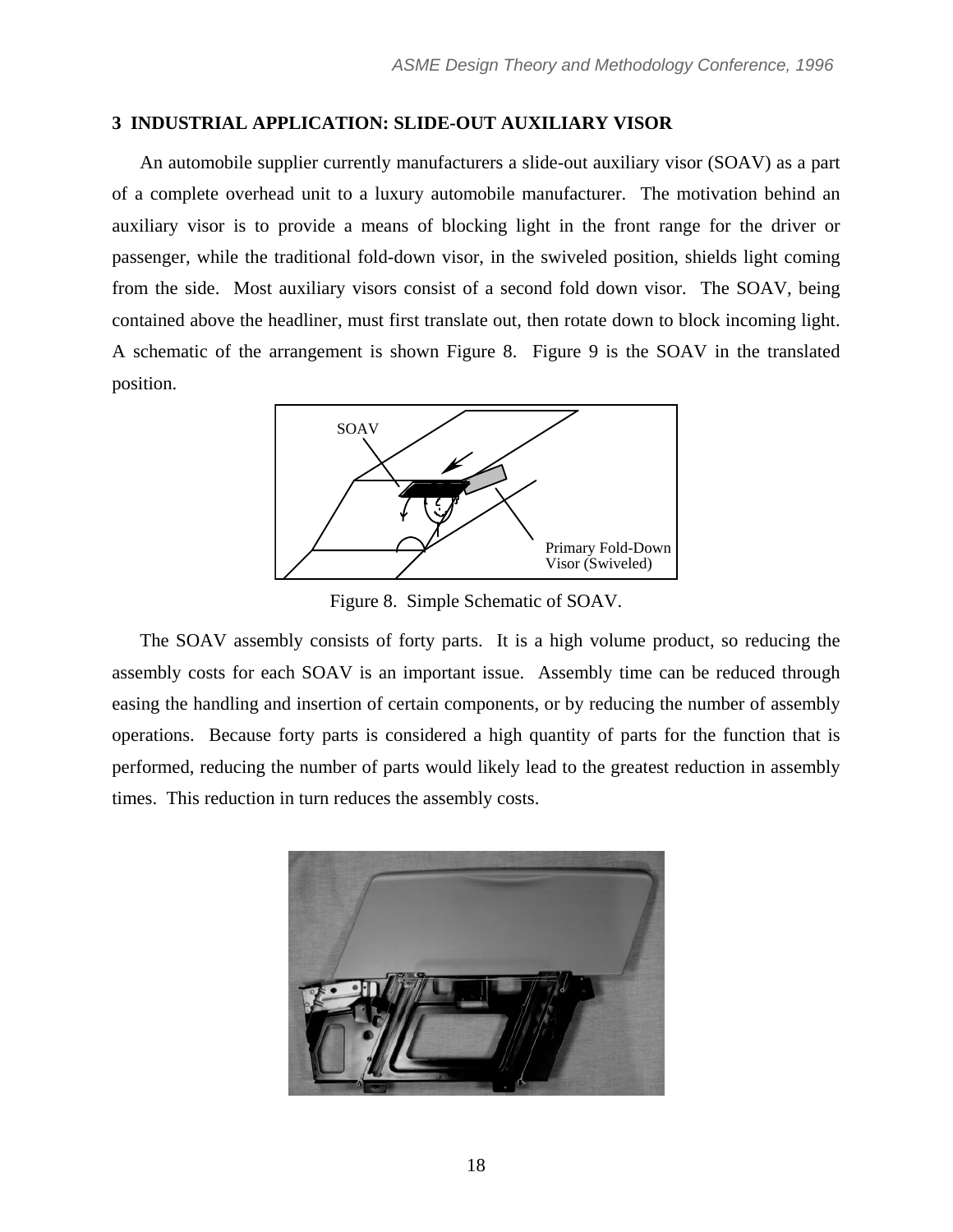# Figure 9. SOAV in translated position.

The established task is to redesign the SOAV for piece count reduction. The following sections present how the Subtract and Operate Procedure, Force Flow Diagrams, and the Boothroyd & Dewhurst Extension techniques are used in the reverse engineering and redesign methodology to significantly reduce the piece count of the SOAV.

# **SOAV Redesign**

For the SOAV, steps 1-9 of the RE Methodology (refer to Figure 1) are applied. Each step is not documented completely due to space limitations. The reader is referred to (Lefever, 1995) and (Otto and Wood, 1996) for more details.

### **Step 1: Predict Product Behavior**

Step 1 of the methodology is completed before internal inspection of the device. It is a prediction or a hypothesis of the product's behavior. The reason for prediction is so the designer can use his/her skills and intuition to hypothesize the mechanics of the design. Steps 2-5 are the analysis of the actual product as the product is "opened up" and the solutions of the design are seen. Once these are exposed, the mind becomes enamored by the chosen solutions, and difficulties may exist in conceiving alternative solutions. For this reason, it is important to carry out step 1 before disassembling the product — so alternative ideas can be established.

Critical to step 1 of the methodology is the gathering and organizing of customer needs. In developing the customer requirements, all relevant customers must be considered. The following list contains the customers that were identified in forming the customer needs. (a) Consumer — Driver and Passenger, (b) Production customers— Supplier Manufacturing — Automobile Assembly, (c) Marketing/Sales — Supplier Marketing. After carrying out customer interviews, following the procedure outlined in (Otto, 1996; Otto and Wood, 1996), a list of customer needs was assembled and organized as follows: Functional Performance: blocks light, easy to operate, comfort to hold, easy to rotate and translate, ...; Isolation: does not vibrate, does not generate noise, ...; Structural integrity: has long life, stays closed, won't bend, ...; Interface with overhead unit: hidden overhead, accept handle, ...; Manufacturing: easy to attach to overhead unit, use injection molding and stamping, ...; Appearance: aesthetically pleasing: streamlined, not bulky, ...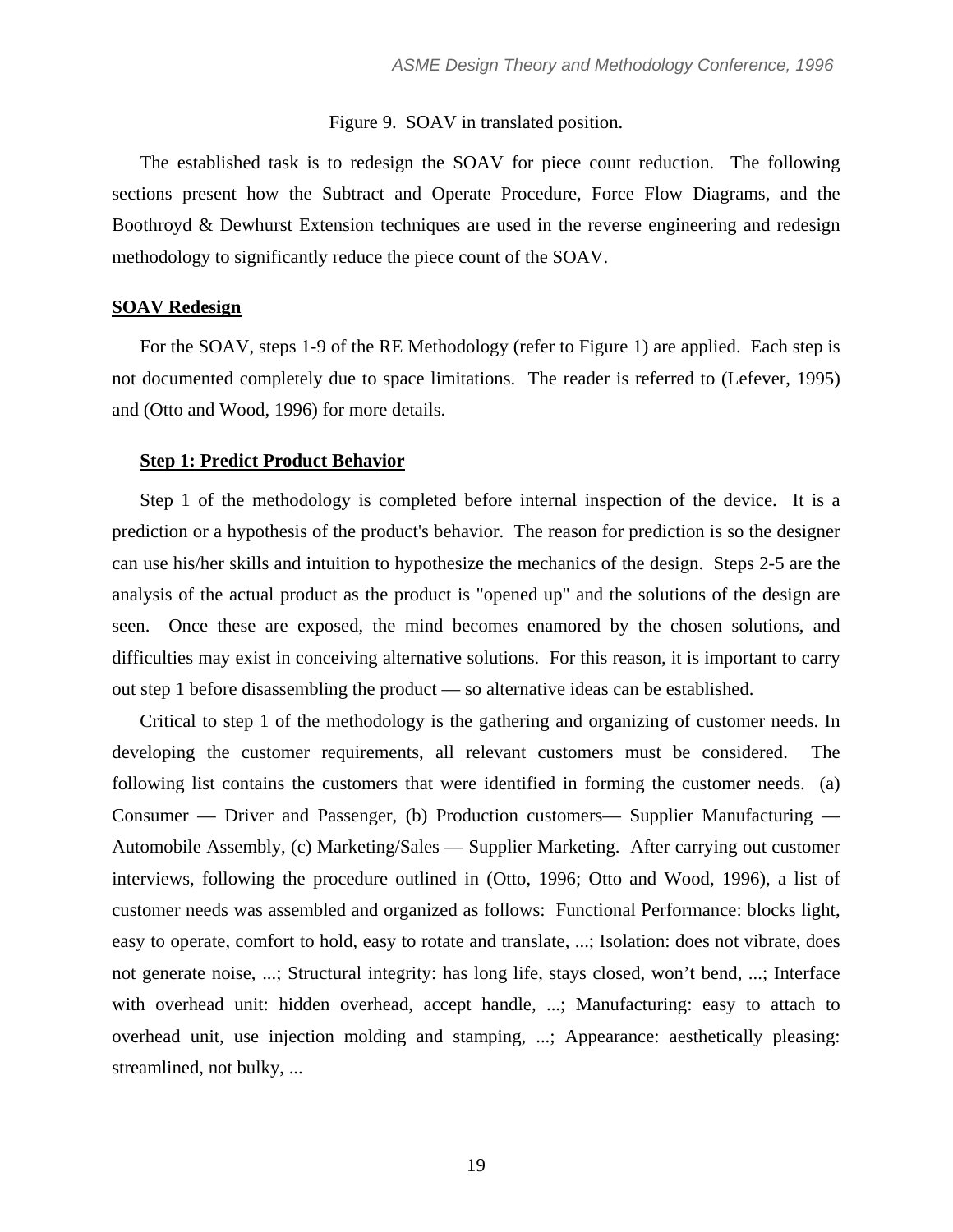#### **Step 2: Disassembly of Product**

The disassembly plan and Subtract & Operate Procedure steps are combined to provide the necessary information for the Bill-of-Materials. The following procedure is followed:

- (1) In disassembling the SOAV, the strategy is to use two products. One SOAV acts as a reference as the other one is disassembled.
- (2) Each part is removed one at a time.
- (3) The component is recorded in a Disassembly Process Table in the order it is removed
- (4) Once the device is completely disassembled, it is reassembled using the aid of the Disassembly Process Table. This helps to fully understand the correct or best order of assembly, and validate the access direction, necessary tools, and process.
- (5) Then, the five step SOP procedure is followed.

#### **Step 3: Learn and Document Actual Product Function**

The more generalized subfunctions of the SOAV are decomposed into atomic (finest) level subfunctions. For instance, the "Guide Motion" function is decomposed into "allow linear DOF", "dampen linear motion", and "constrain DOF during translation". These functions provide a basis for a complete functional statement of the SOAV, and motivate the force flow redesign.

Figure 10 shows the Force Flow Diagram for the operation of translating the visor, then rotating it down. The diagram shows a great deal of symmetry with the force flow transfer through the SOAV. A line could be drawn horizontally down the middle and those components above the line would be components that would be found on the inboard side of the SOAV. Those below the line would be components found on the outboard side of the SOAV. The diagram is then a representation which combines function and form.

#### **Steps 6-8: Mathematically Model Product**

Analyze Results of SOP in Step 2: The removal of the inboard cable results in no change in the degrees of freedom of the blade. The functions of the cable were identified as constraining a rotational DOF and providing linear resistance (dampening). If the DOF is unchanged when the cable is removed, there might be a redundancy. Checking the subfunction "constrain DOF during translation" exposes that there are two solution principles for constraining the negative SOAV rotation: the inboard cable and the angle of the tracks themselves.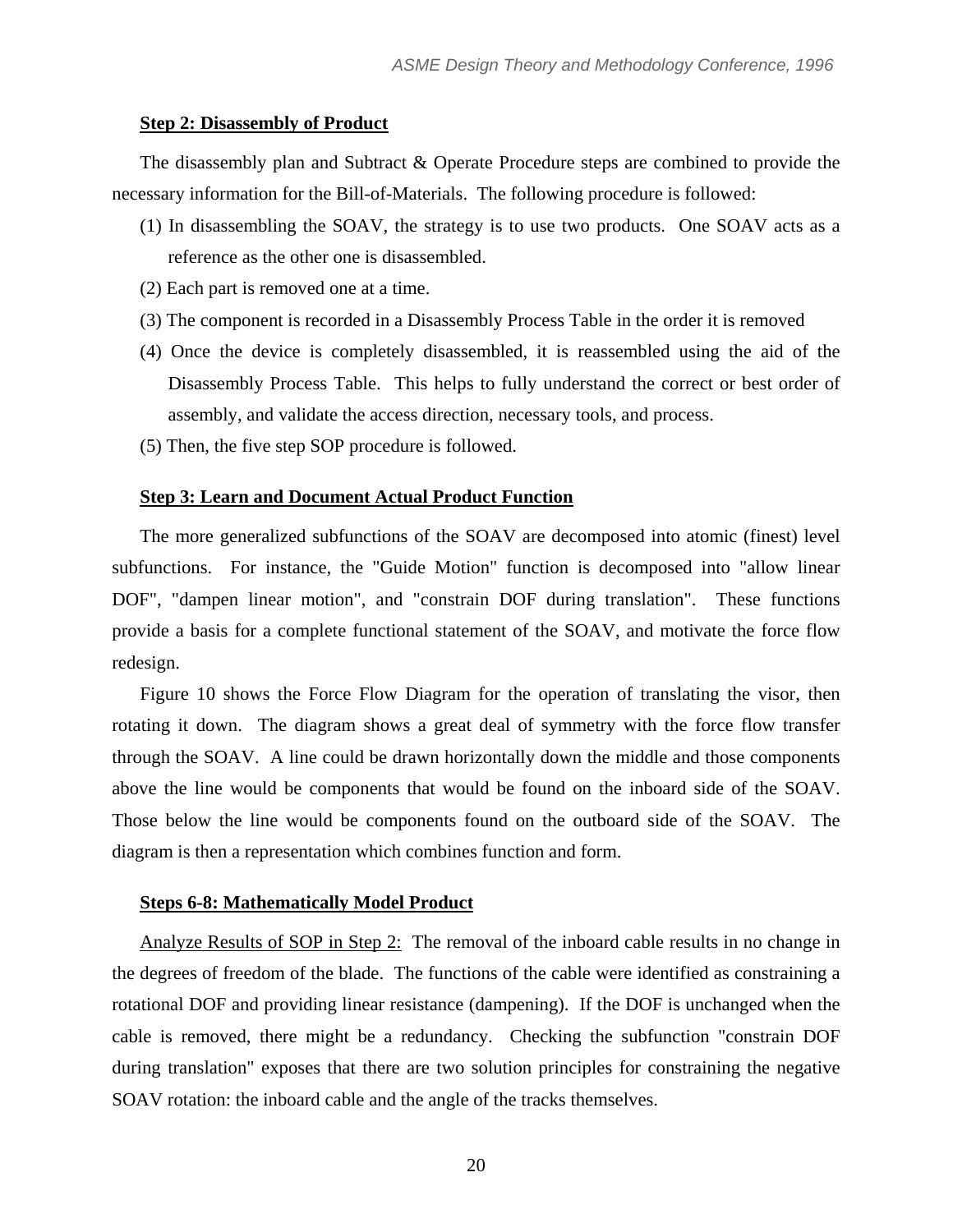

Figure 10. Force Flow Diagram of the SOAV.

Although there is no change in DOF when subtracting the inboard cable, the other function of providing linear resistance is lost, and the effort to pull out the blade is decreased. This means that the cable is not a Type 1 redundant component, but it may be a candidate for a Type 2 redundancy. Type 2 components can have their effect from removal compensated through parametric redesign of other components. The cable's other subfunction, "provide linear resistance (dampening)", is solved by multiple solution principles. Analyzing these solution principles and the components that embody them, the remaining outboard cable can be used to compensate for the loss in linear resistance. Decreasing the length of the cable or increasing the spring constant of the extension spring will increase the cable's tension and provide more friction across the lower slide blocks.

Engineering Model and Mathematical Equations: An assortment of different components could be the focus of a model for the parametric redesign of the SOAV. For instance, the blade geometry could be analyzed to reduce blade flutter, or the rotation clips could be modeled to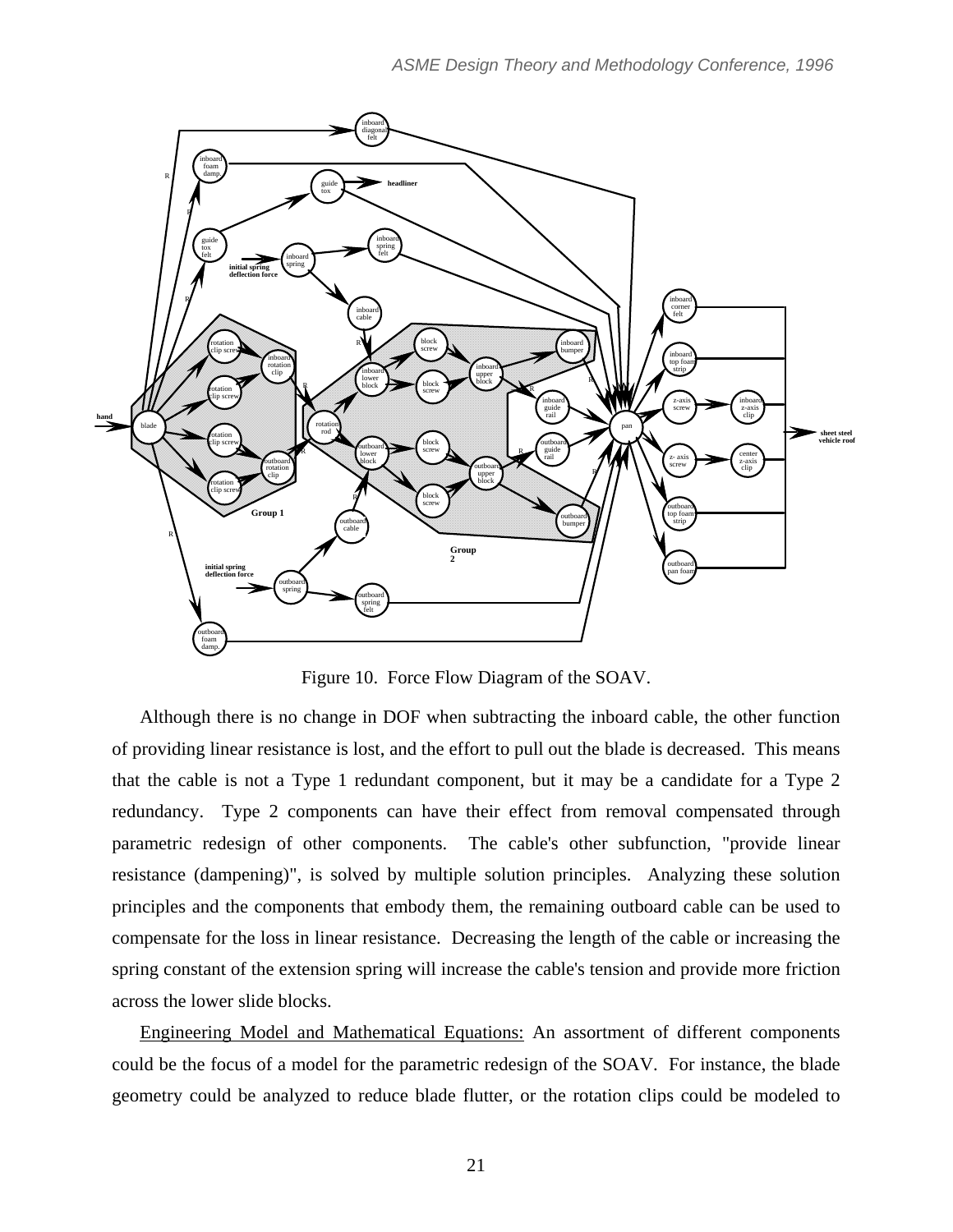check the effect of thickness variations on the rotational resistance. Because the objective of this case study is to reduce the piece count of the SOAV, and a Type 2 redundant component has been identified, the friction provided by the cables is the subject of this model.

Figure 11 is a schematic of the cable/spring design. The tension, *T*, in the cables is provided by the springs. The spring deflection is *x*, and the spring constant is *k*. The tension in the cables is the normal force acting across the knobs of the lower slide blocks. The coefficient of friction between the cable and knob is denoted as  $\mu_{c,k}$ . Thus, the normal force across each knob is equal to 2kx. And the total friction force is:  $friction = 4kx\mu_{c,k}$  (objective function). This friction provides the necessary resistance so that the visor can maintain any linear position while experiencing a specified deceleration. From Figure 12, knowing the mass of the blade and attached components and the deceleration, the required friction can be determined. By summing the forces in the x-direction, the constraint for the frictional force becomes:  $4kx\mu \ge ma\cos\theta + mg\sin\theta$ 

Therefore, it is dededuced that eliminating a cable simply reduces the left side of this equation in half. Parametric compensation can occur by increasing the spring constant, the spring deflection (cable length), and/or the friction coefficient.



Figure 11: Schematic/FBD of Tension Cables.



Figure 12: "FBD" of Linear Friction.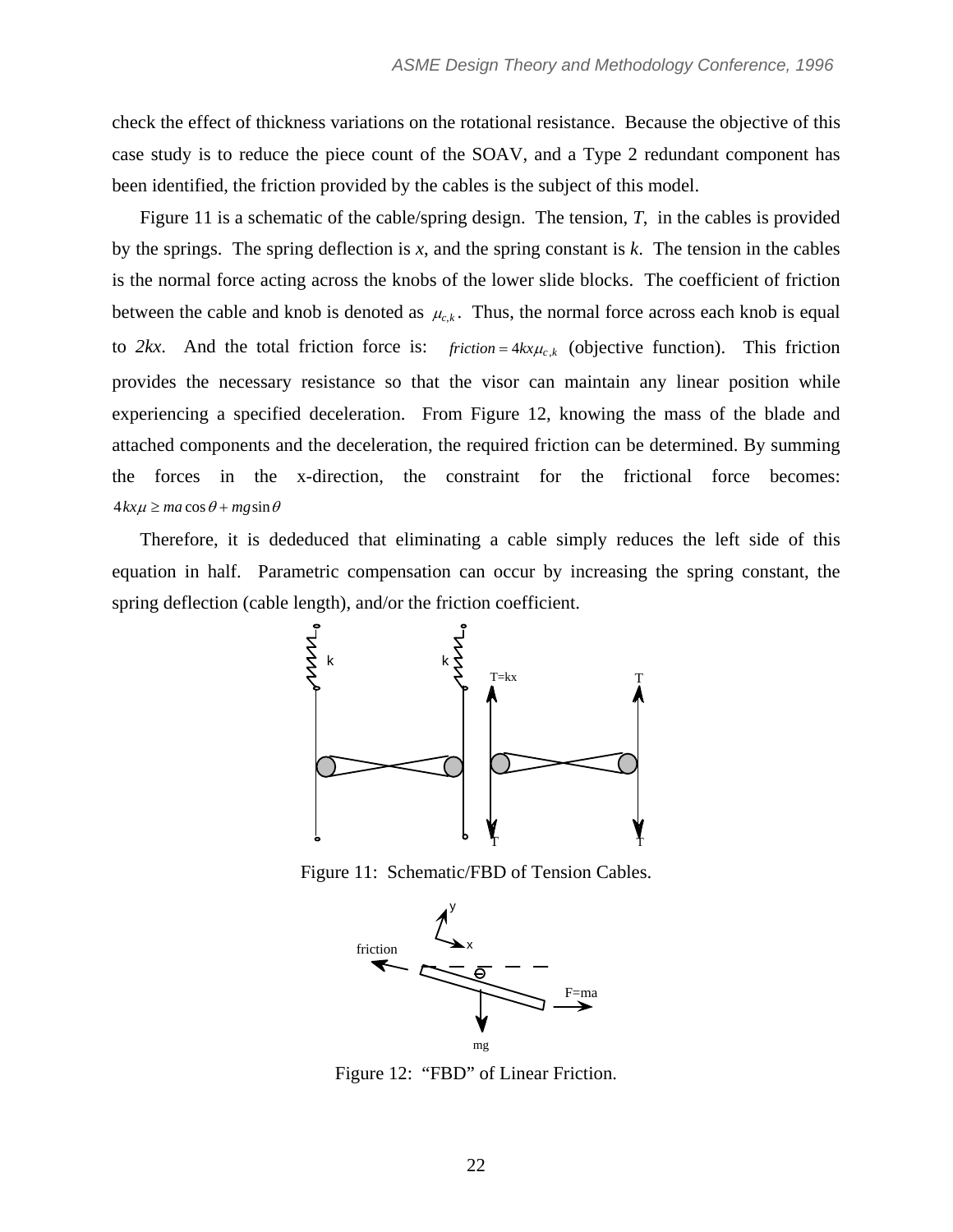Create a Physical Model: Creating a prototype of this parametric alteration is trivial. First, the inboard cable is removed, and the remaining extension spring is replaced with a spring having double the spring constant. Figure 13 shows this alteration.



Figure 13: SOAV Single Cable Redesign.

This prototype is then tested for its pull efforts. These efforts are found to be within specification (4.5 - 16 N), and the redesign is validated. Eliminating the inboard cable allows for the elimination of the inboard extension spring and the inboard extension spring felt. Overall, this is a piece count reduction of three parts.

# **Step 9: Redesign Product Subsystems - Adaptive Design**

In Step 3, the Force Flow Diagram for the translation and rotation operation is generated. To analyze the diagram, an "R" is placed between components with relative movement. The components are then grouped. Figure 10 displays two of the groups found in the Force Flow Diagram. The focus of the adaptive design for the SOAV is on Group 2.

Group 2 is symmetrical. The rotation rod connects a series of inboard components and a series of outboard components. Any redesign to one side can be duplicated on the other side. Combining components across the symmetry is difficult. As in the Boothroyd & Dewhurst Extension, a combination chart for one side of Group 2 is shown in Table 4. "M" denotes material constraints, and "A" represents an assembly or disassembly constraint.

Table 4: Boothroyd & Dewhurst Combination Chart for SOAV Group 2.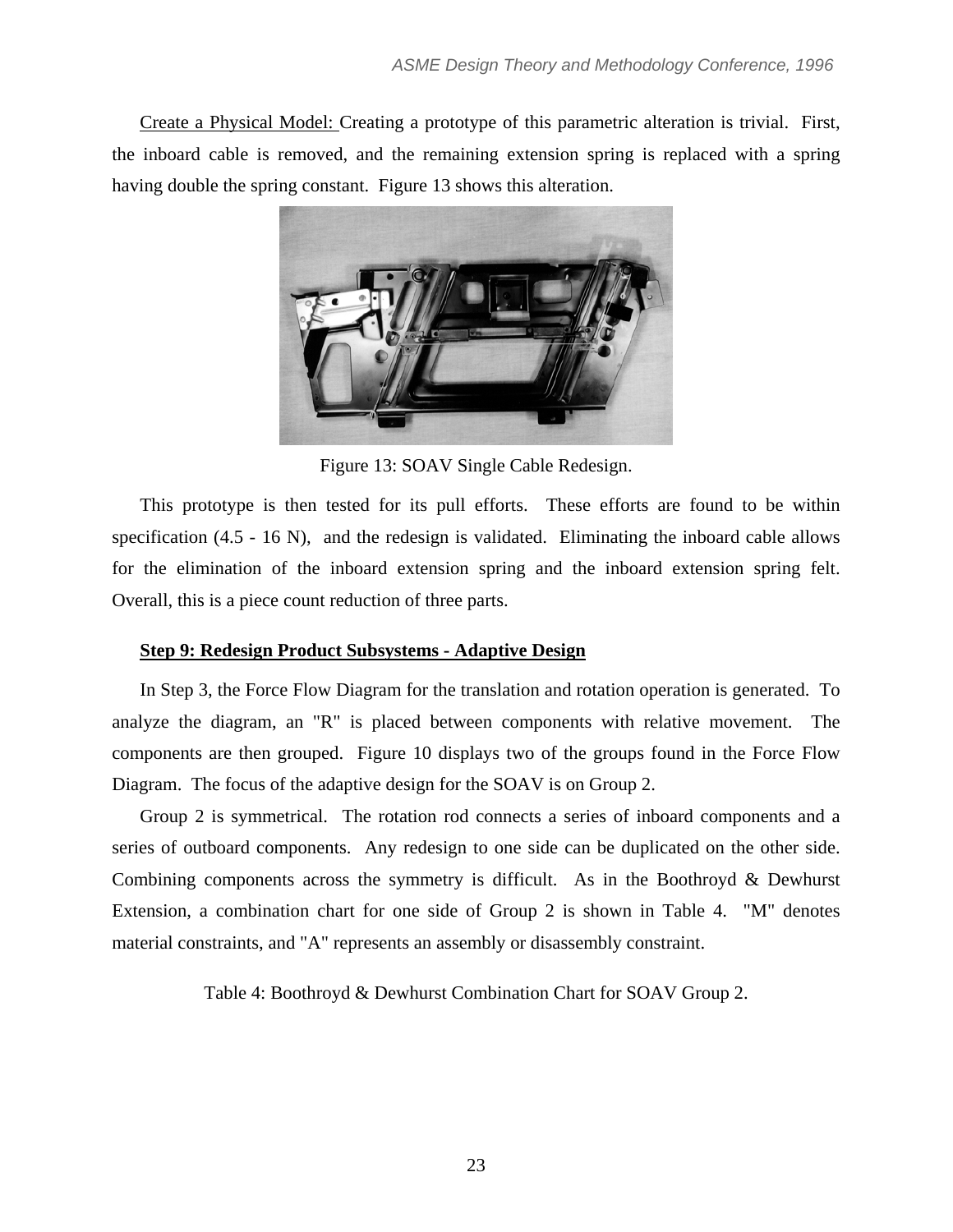| <b>Components</b>    | rotation<br>rod | lower<br>slide<br>block | block<br>screw | block<br>screw | upper<br>slide<br>block | bumper |
|----------------------|-----------------|-------------------------|----------------|----------------|-------------------------|--------|
| rotation rod         |                 | M.A                     | A              | A              | M, A                    | M      |
| lower slide<br>block |                 |                         |                |                | A                       | M      |
| block<br>screw       |                 |                         |                |                |                         | M      |
| block<br>screw       |                 |                         |                |                |                         | М      |
| upper slide<br>block |                 |                         |                |                |                         | М      |
| bumper               |                 |                         |                |                |                         |        |

Examining the table shows that the block screws which join the upper and lower slide blocks could possibly be eliminated through the use of snaps. However, it would be preferable to simply combine the upper and lower slide blocks. The chart shows that there are assembly/disassembly issues involved. The adaptive redesign in Figures 14 shows how this constraint is eliminated so that the two components could be combined. The foam bumper that fit between the upper and lower slide blocks is replaced with an o-ring. The assembly issue is handled by swiveling the block sub-assembly into the tracks. The combination of the upper and lower slide block on the inboard and outboard sides leads to a piece count reduction of an additional six parts.



Figure 14: SOAV Present (Top) & New Single Slide Block Redesign (Bottom).

# **Redesigned SOAV**

The established task of reducing the piece count of the SOAV is accomplished through the use of the expanded reverse engineering and redesign methodology (Otto and Wood, 1996). A redesign with a total of nine less components is developed.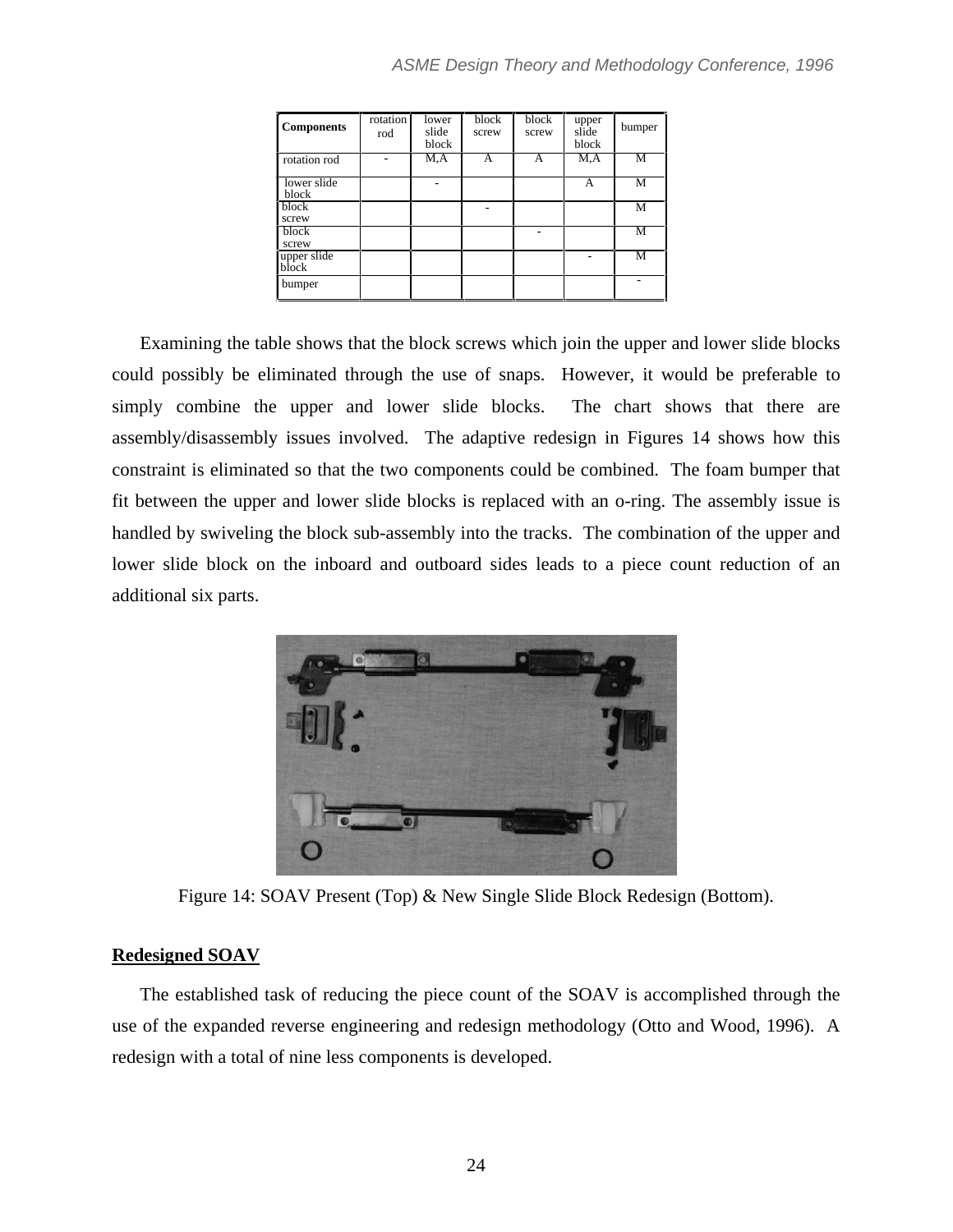Eliminating the cable, extension spring, and spring felt, and purchasing springs with double the spring constant are straight forward adjustments. The supplier has already implemented these changes. Not only did the piece reduction lower the manufacturing and vending costs, but it allowed the supplier to move an assembler off of the SOAV line onto another line. Altogether, the change has translated into a *significant* annual savings for the supplier (actual data cannot be published). The single slide block redesign that eliminates an additional six components is still in the prototype stage. Even with the costs of new insert molds for the single block design, the annual savings from this change are forecast to be of the same magnitude as the cable elimination redesign.

### **4 CONCLUSIONS**

In completing this research, a number of general conclusions are generated. The first conclusion is that Design for Assembly can be evolved from what is currently written and practiced. DFA techniques such as the Boothroyd and Dewhurst manual and Poli's techniques are powerful means for assessing a product's ease of assembly. They are thorough in rating a product so that the efficiency of the design, with respect to its assemblability, can be evaluated. Once the design efficiency is determined, the potential for redesign can be seen. The techniques presented in this report show that DFA can be expanded with basic, simple techniques to link "if a product should be redesigned for piece count reduction" to "how the piece count can be reduced".

The three techniques used to accomplish this are not difficult. The Subtract and Operate Procedure is a very logical process. What better way of figuring out the function of a component than removing it and operating the system without it? Force Flow Diagrams do not require much expertise either. They can be constructed through visual analysis of the product. Determining relative movement between components is usually a trivial matter, so forming the groups is an easy task. The Boothroyd & Dewhurst Extension can be more complicated, but it is based on simple guides for thinking and brainstorming. None of the three techniques is long or tedious. Investing the time to carry them out could expose piece count reduction opportunities that result in large cost savings.

The three techniques seem to fit well into the reverse engineering and redesign methodology. The methodology is roomy, meaning it can accommodate additional techniques. The ten major steps of the methodology establish a foundation. Within these primary steps are open slots in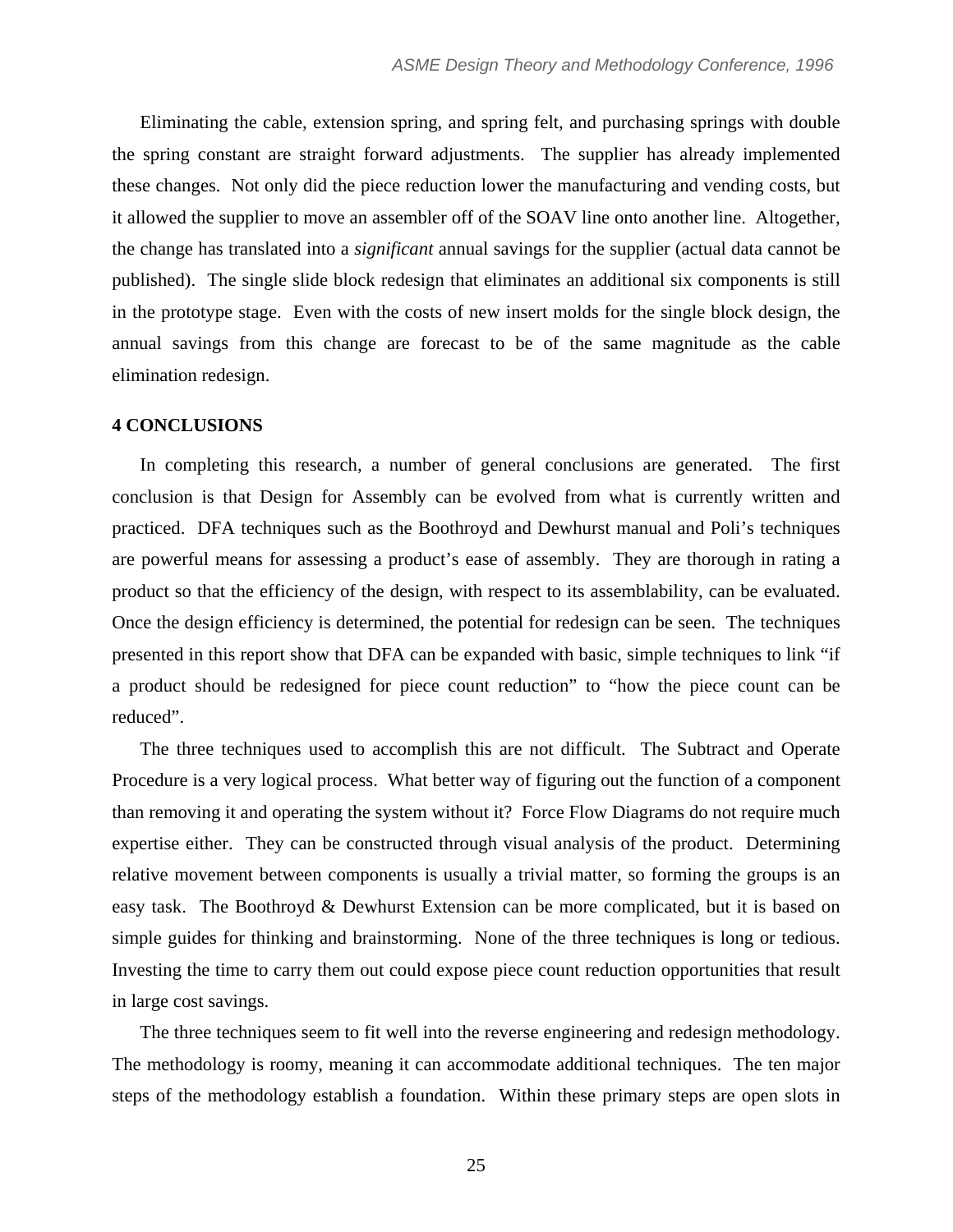which additional techniques can be placed. If placed into the correct slots, the techniques can feed off the other techniques of the methodology. Where they may be less useful independently, the methodology supports the techniques and makes them more effective.

A final insight produced out of this research is that extensive understanding of a product is hidden. And, until this understanding is revealed, redesign can be misleading. To uncover the hidden understanding, tools are needed to locate then dig in order to reach it. At least a starting point for these tools are the techniques used in the reverse engineering and redesign methodology.

### **ACKNOWLEDGMENTS**

The research reported in this document was made possible, in part, by a Young Investigator Award from the National Science Foundation. The authors also wish to acknowledge the support of Prince Corporation, Ford Motor Company, Texas Instruments, Desktop Manufacturing Corporation, and the UT June and Gene Gillis Endowed Faculty Fellow. Any opinions, findings, conclusions, or recommendations are those of the authors and do not necessarily reflect the views of the sponsors.

# **REFERENCES**

- Ananthasuresh, G. K. and Kota, S., "Designing Compliant Mechanisms," *ASME Mechanical Engineering*, Nov. 1995.
- Andreasen, Myrup M. *Design for Assembly.* IFS Ldt., U.K., 1983.
- Ashley, Steven. "Cutting costs and time with DFMA". *Mechanical Engineering*, March 1995.
- Boothroyd, G., C. Poli, and L. Murck*, Automatic Assembly*, Marcel Dekker, New York, 1982.
- Boothroyd G. and P. Dewhurst. *Product Design for Assembly.* McGraw-Hill, Inc., New York, 1989.
- Boothroyd, G., P. Dewhurst, and W. A. Knight, *Product Design for Manufacturing*, Marcel Dekker, New York, 1994.
- Defazio, T. L. and D. E. Whitney, "Simplified Generation of Mechanical Assembly Sequences," *IEEE Journal of Robotics and Automation*, Vol. RA-3(6), pp. 640-656, 1987.
- Dixon, J. R. and C. Poli, *Engineering Design and Design For Manufacturing*, Field Stone Publishers, Conway, MA, 1995.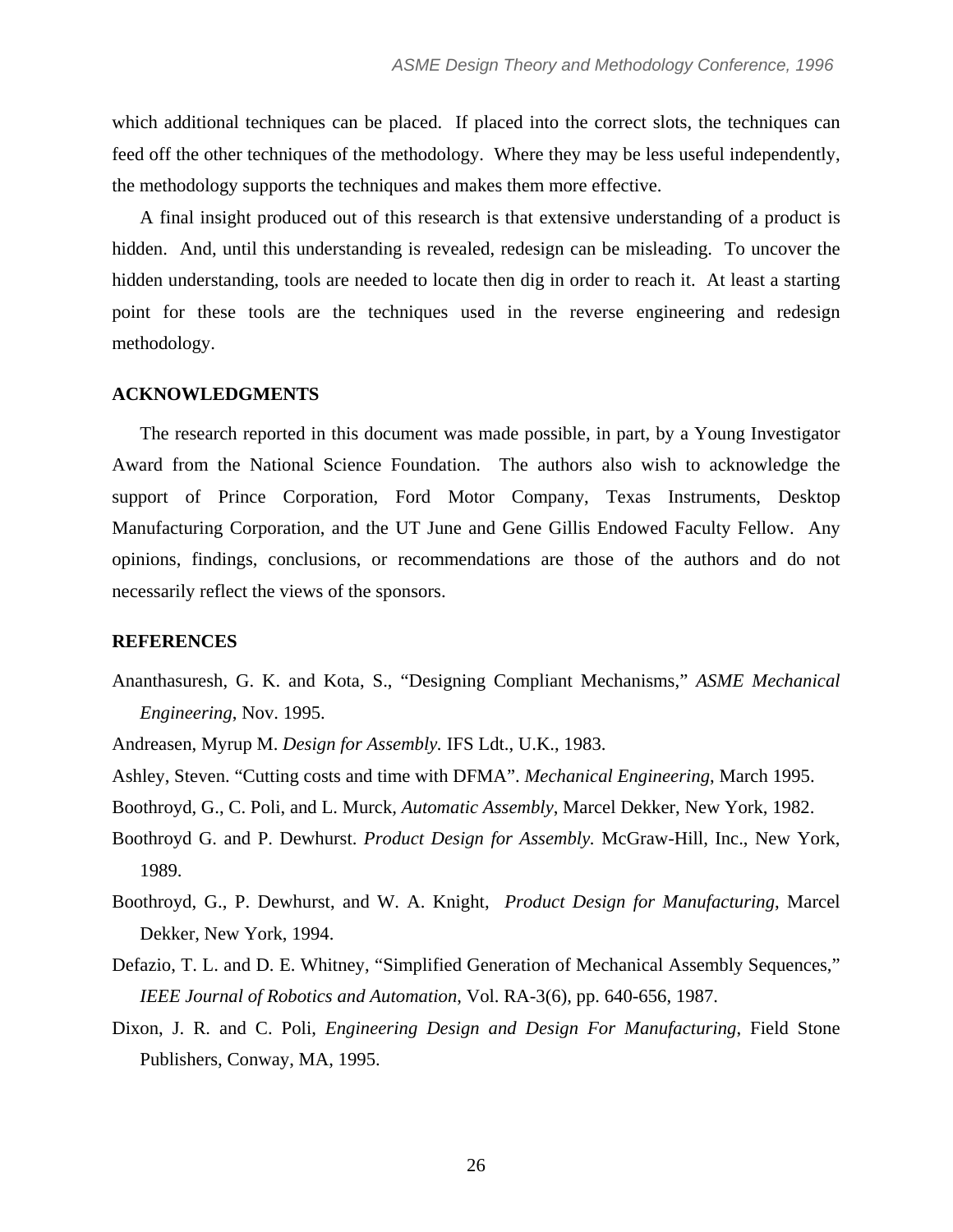- Ettlie, J. E., and W. P. Bridges, "Methods that Work for Integrating Design and Manufacturing," in *Managing the Design-Manufacturing Process*, McGraw-Hill Book Company, New York, 1990.
- Hauser, John, and Don Clausing, "The House of Quality," *Harvard Business Review,* Vol. 66, No. 33, 1988, pp. 63-73.
- Hinckley, Clifford M. *A Global Conformance Quality Model : A New Strategic Tool for Minimizing Defects Caused By Variation, Error, and Complexity.* Stanford University, 1993.
- Ingle, Kathryn A. *Reverse Engineering.* McGraw-Hill, Inc., New York, 1994.
- Ishii, K., C. Juengel, and C.F. Eubanks, "Design for Product Variety: Key to Product Line Structuring," in *ASME Design Engineering Technical Conference*, Boston, MA, 1995.
- Kalpakijia, Serope. *Manufacturing Engineering and Technology.* Addison-Wesley Publishing Co., New York, 1992.
- Kim, G. J. and G. A. Bekey, "Combining Assembly Planning with Redesign: An Approach for More Effective DFA," *Proceedings of IEEE Conference on Robotics and Automation*, pp. 319-324, 1993.
- Lee, S. and C. Yi, "Force-Based Reasoning in Assembly Planning," *ASME Flexible Assembly Systems*, DE-Vol. 73, pp. 165-172, 1994.
- Lefever, D., "Integrating Design for Assemblability Techniques and Reverse Engineering," Master's Thesis, The University of Texas, Dept. of Mechanical Engineerings, 1995.
- Otto, K. "Forming Product Design Specifications," *1996 ASME Design Theory and Methodology Conf.*, DETC/DTM-1517, Irvine CA, 1996.
- Otto, K. N. and Kristin L. Wood, "A Reverse Engineering and Redesign Methodology for Product Evolution," *1996 ASME Design Theory and Methodology Conference*, DETC/DTM-1523, Irvine CA, 1996.
- Pahl, G. and Beitz, W. *Engineering Design: A Systematic Approach.* Springer-Verlag, London, 1989.
- Pine, J. B., B. Victor, and A. C. Boynton, "Making Mass Customization Work," *Harvard Business Review*, Sept.-Oct., pp. 108-119, 1993.
- Poli, C., Graves, R., Groppetti, R. "Rating Products for Ease of Assembly". *Machine Design*, August, 1986.
- Ullman, David G. *The Mechanical Design Process.* McGraw-Hill Book Co., New York, 1992.